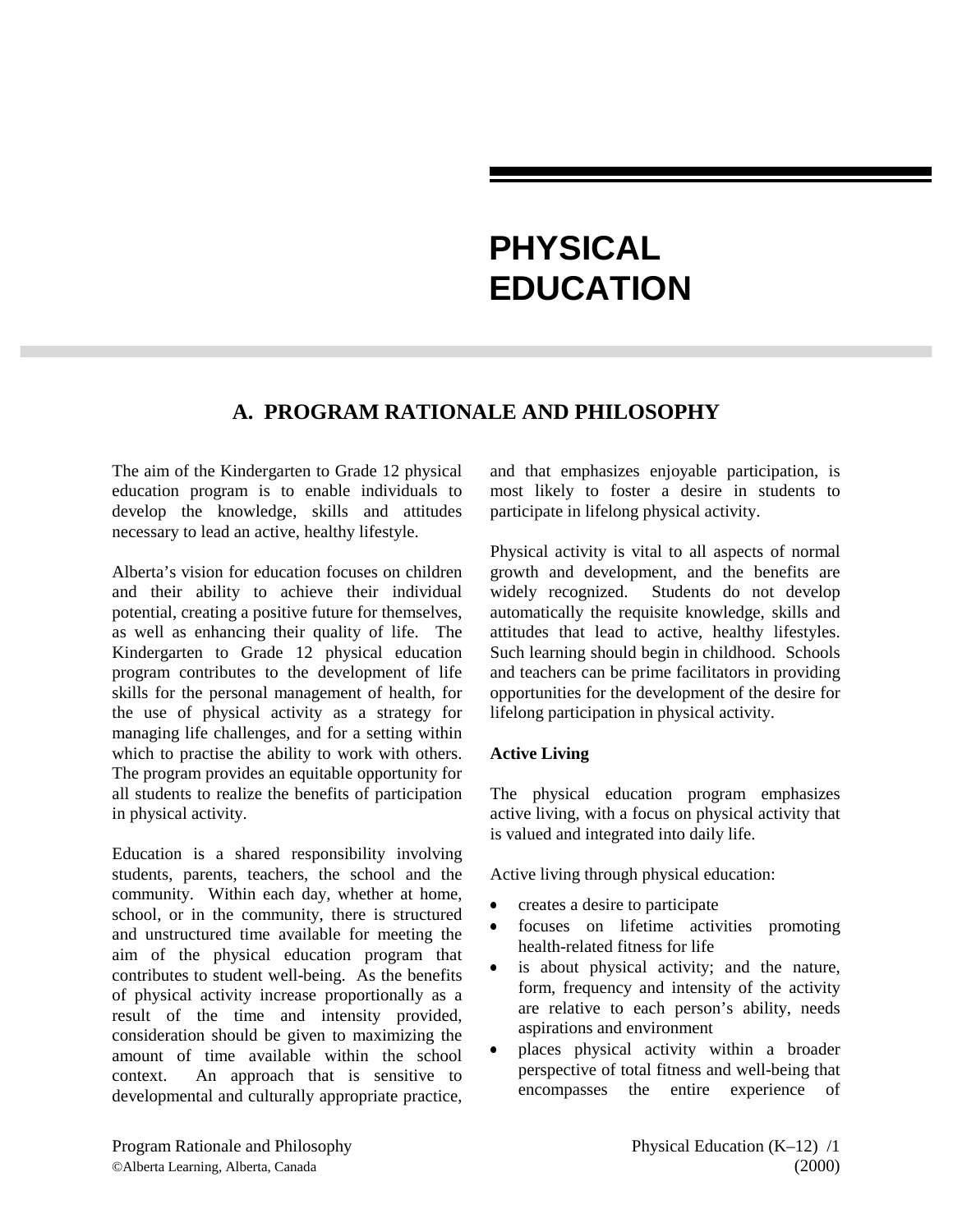movement—physical, mental, emotional and social dimensions

- $\bullet$  is enhanced through opportunities to participate in such activities as intramural and interschool athletics and community-based sport and recreation activities
- $\bullet$  is centred around learner needs; inclusive, individual and varied
- is supported when opportunities for making choices are provided
- $\bullet$  is supportive of the relevance of physical activity within the community.

#### **Benefits of Physical Education and Activity**

Strong evidence exists that physical activity contributes to the overall well-being of individuals. People of all ages can substantially improve their health and quality of life by including a moderate amount of physical activity into their daily routines. Participation in physical activity contributes to physical, mental and social well-being providing benefits to the individual and the community. Below are some reasons why students need physical education on a regular basis.

• Health

Participation in physical activity can improve fitness—muscular strength, flexibility, muscular endurance, body composition and cardiovascular endurance—and reduce the risk factors related to heart disease, including obesity and high blood pressure. Regular physical activity increases bone density to create a stronger skeleton. It can be an outlet for releasing tensions and anxieties in the promotion of mental health.

 $\overline{a}$  Active Lifestyle Physical activity, over time, is beneficial to personal well-being. Physical education promotes personal responsibility for health and fitness and for students to develop a desire to participate for life.

 $\bullet$ Skill Development

Physical education develops physical skills that allow for enjoyable and successful participation in movement activities. Students perceived competence is a key determinant for future involvement in physical activity.

 $\overline{a}$ Positive Interactions

Interaction with others is an important aspect of most physical activities. Physical education provides a natural learning environment in which to develop cooperation and fair play skills. For example, students have opportunities to assume leadership, develop teamwork skills, officiate and take responsibility for their actions while playing.

- $\blacksquare$  Self-confidence and Self-esteem Physical activity can instill a strong sense of self-worth in students. They can become more confident, assertive and independent.
- $\bullet$ Goal Setting

Physical education provides opportunities for students to practise goal setting as they participate.

 $\overline{a}$ Economic

 $\bullet$ 

Physical activity can improve health, which reduces the cost of health care for individuals and the community.

 Academic Achievement Time allocation for physical education programs does not limit academic achievement; in fact, it can contribute to increased achievement levels; i.e., active bodies/active minds.

### **Student Learning and Achievement**

Students will meet the aim of the physical education program, to lead an active, healthy lifestyle, if they have developed a desire to participate regularly in physical activity. The aim can only be achieved by addressing the prescribed outcomes within an environment wherein students are emotionally and physically safe, the climate is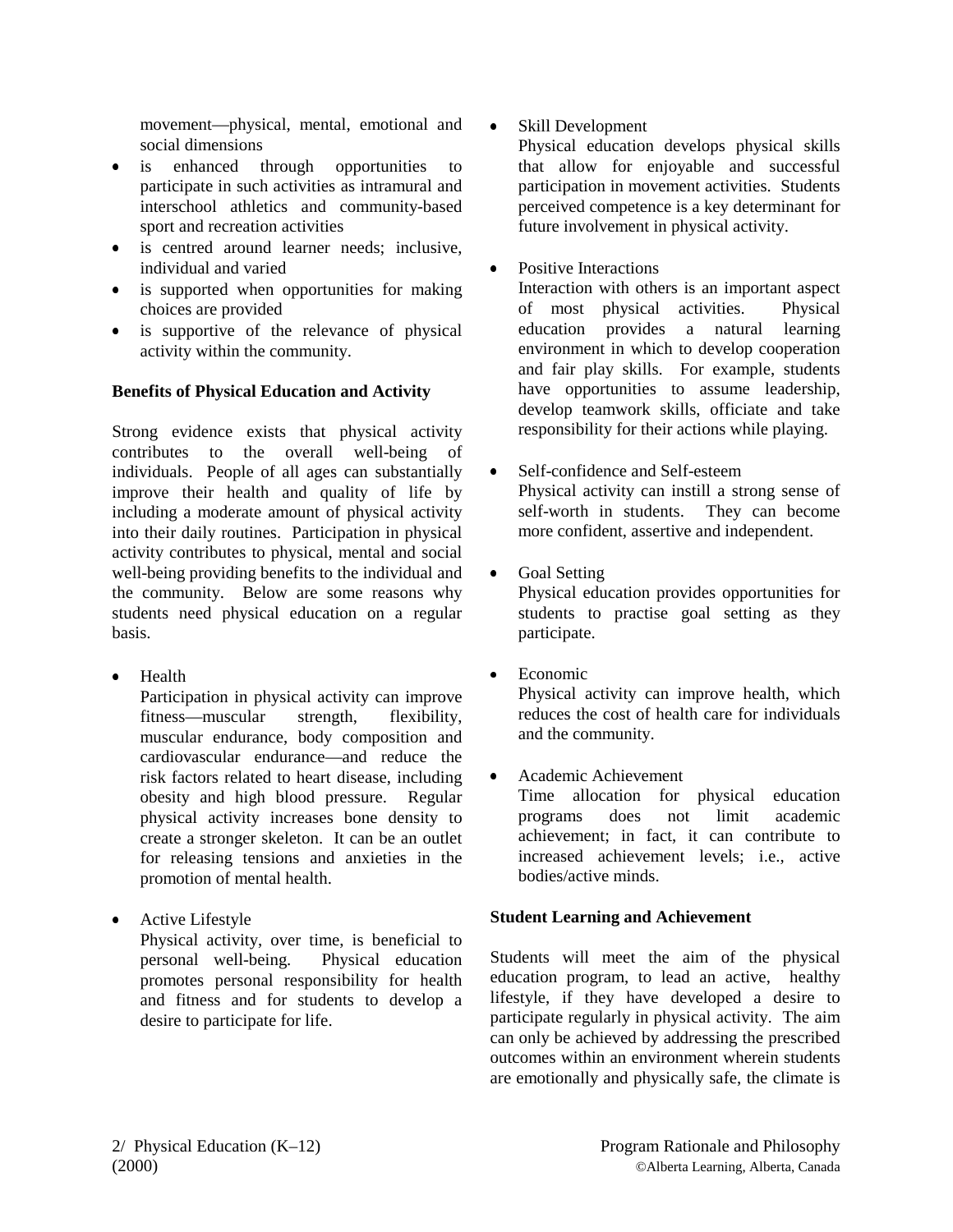positive, and a variety of developmentally appropriate skill-building experiences are provided.

Curriculum experiences provide students with opportunities to develop the habit of being active daily, the skills to enjoy successful participation, and to realize the benefits resulting from activity. This is the focus of an "active living" approach.

There are many factors to be considered in providing a context wherein students can achieve. Planning will help to determine ways in which to provide a program that addresses the outcomes and meets the diverse needs of learners. Some of the factors to consider when planning include:

- activity that is relevant, meaningful and enjoyable
- $\bullet$  student equity and diversity
- alignment of learning outcomes, instructional and assessment practices
- practices that apply the principles of learning
- $\bullet$ experiences from all movement dimensions
- $\bullet$  opportunities to practise and demonstrate growth and achievement
- elements of risk and challenge provided in a safe environment
- $\overline{a}$  consideration of, and for, past related experiences
- $\bullet$  time allocation
- teacher willingness and expertise
- $\bullet$ diversity of instructional strategies
- $\overline{a}$ focus on outcomes rather than dimensions
- facilities and equipment resources
- $\bullet$ use of community resources
- $\bullet$ use of technology
- $\overline{a}$  assessment, evaluation and communication of student learning
- transference to lifelong participation in physical activity.

#### **Exemptions**

To meet the aim of the program it is recommended that a variety of movement experiences be provided in all the dimensions. In the following specified circumstances; however, exemptions may be warranted from one or more dimensions and/or a physical education course.

| Category                                   | Conditions for<br>Exemption | Procedures                                                                                                                                      | Other<br>Experiences                                                                            |
|--------------------------------------------|-----------------------------|-------------------------------------------------------------------------------------------------------------------------------------------------|-------------------------------------------------------------------------------------------------|
| <b>INDIVIDUAL</b>                          | Religious beliefs           | Statement in writing from<br>٠<br>parent to principal.                                                                                          | When exemption<br>is granted, other<br>activities                                               |
| <b>INDIVIDUAL</b>                          | Medical                     | Certification to principal<br>by medical practitioner<br>with statement of<br>activities in which the<br>student is not able to<br>participate. | consistent with<br>the aim and<br>outcomes of the<br>program should<br>be substituted.<br>where |
| CLASS.<br><b>GRADE OR</b><br><b>SCHOOL</b> | Access to facilities        | Initiated by school<br>٠<br>authority or parent.<br>Approved by school<br>authority.                                                            | appropriate.                                                                                    |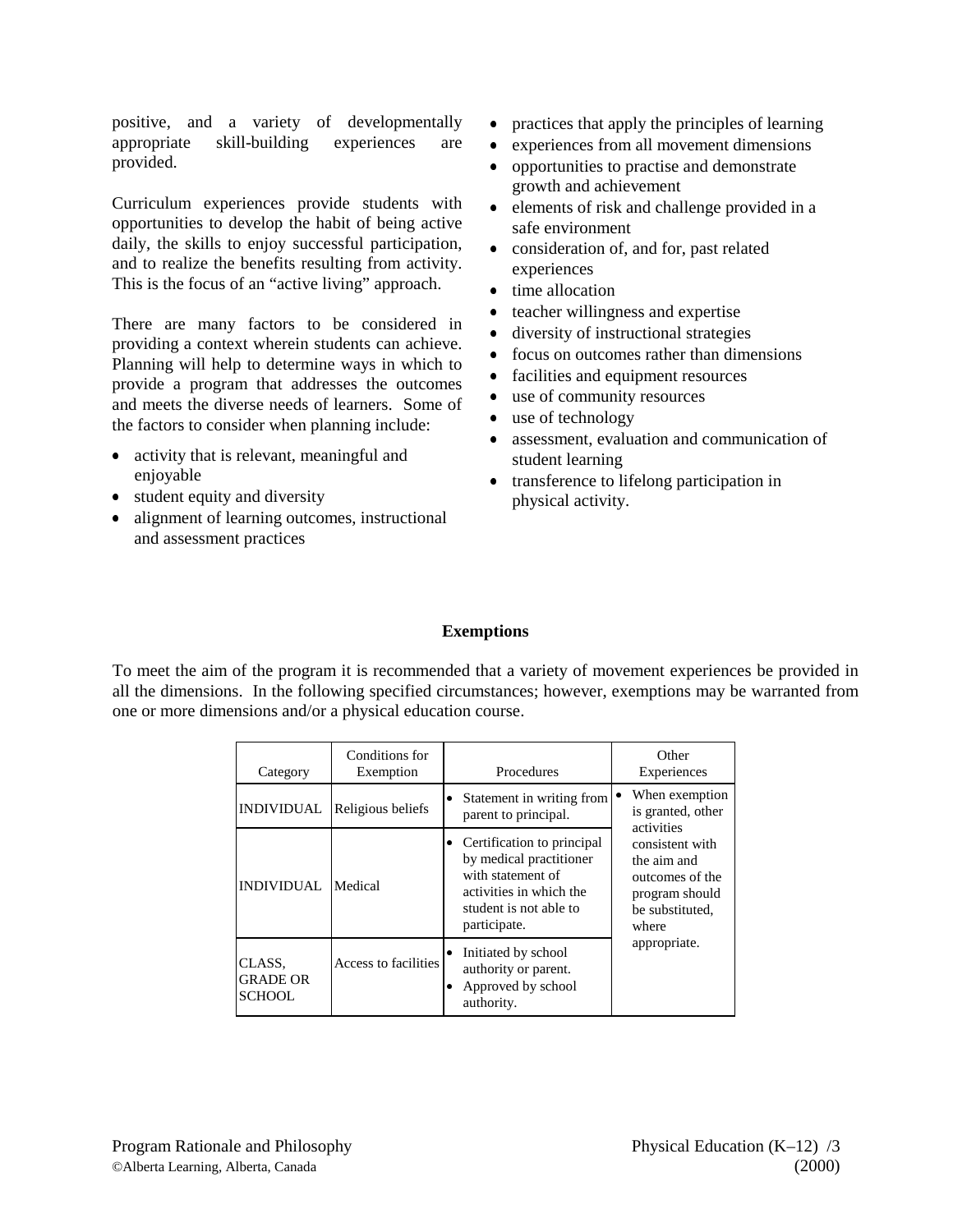# **B. GENERAL AND SPECIFIC OUTCOMES**

The four **general outcomes** upon which the Kindergarten to Grade 12 physical education program is based state that *students will*:

**Activity**

- $\overline{a}$  acquire skills through a variety of developmentally appropriate movement activities; dance, games, types of gymnastics, individual activities and activities in an alternative environment; e.g., aquatics and outdoor pursuits
- **Benefits Health**
- $\overline{a}$  understand, experience and appreciate the health benefits that result from physical activity

**Cooperation**

- $\overline{a}$  interact positively with others
- **Do it Daily** } **for Life!**
- $\overline{a}$  assume responsibility to lead an active way of life.

The general outcomes are interrelated and interdependent. Each is to be achieved through a variety of physical activities. Students must have the opportunity for participation in each of the following dimensions:

- $\bullet$ dance
- $\bullet$ games
- $\overline{a}$ types of gymnastics
- $\bullet$ individual activities
- $\bullet$  activities in an alternative environment; e.g., aquatics and outdoor pursuits.

Each general outcome includes **specific outcomes**, by grade, and at the senior high school level by course name. Students are expected to demonstrate these outcomes, to the best of their ability, by the end of each grade/course.

Program planning requires consideration of student age, grade level, individual abilities and developmental readiness. Assessment, evaluation and communication of student achievement requires consideration of such factors as practice time, individual growth and development, and overall improvement.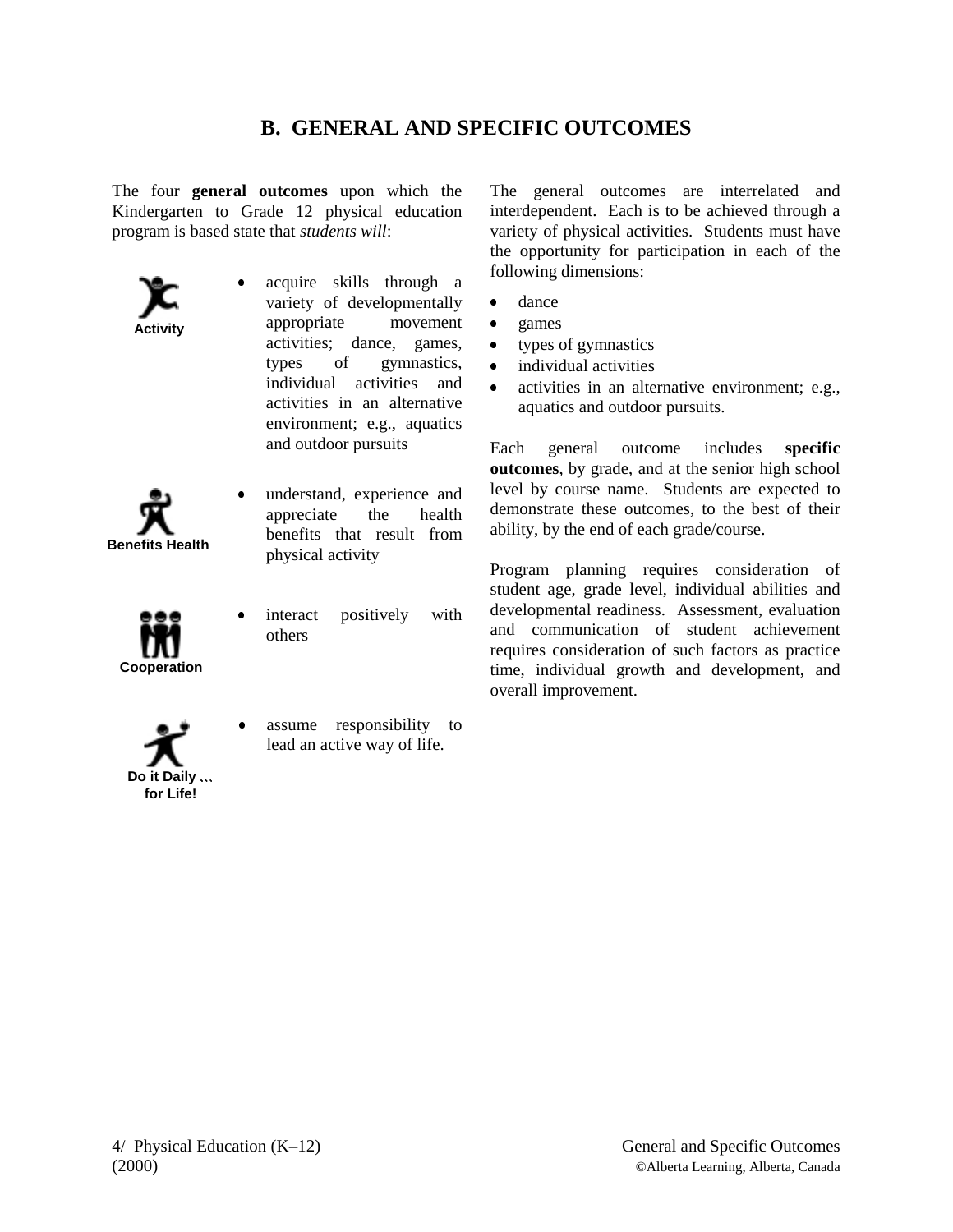**The aim of the Kindergarten to Grade 12 physical education program is to enable individuals to develop the knowledge, skills and attitudes necessary to lead an active, healthy lifestyle.**

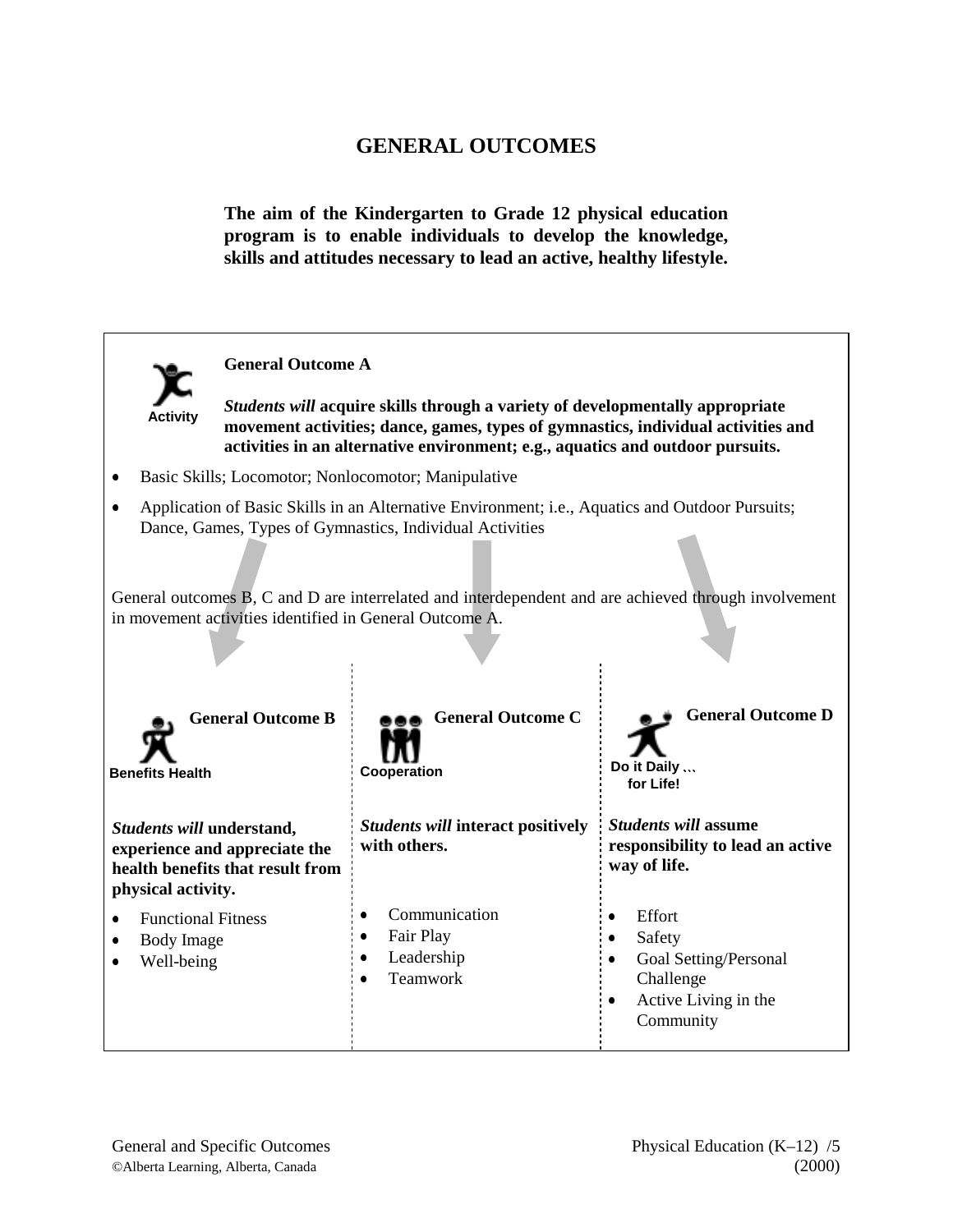# **SPECIFIC OUTCOMES**



## **GENERAL OUTCOME A**

*Students will* acquire skills through a variety of developmentally appropriate movement activities; dance, games, types of gymnastics, individual activities and activities in an Activity alternative environment; e.g., aquatics and outdoor pursuits.

| Kindergarten | <b>Grade 1</b> | Grade 2 | Grade 3 |
|--------------|----------------|---------|---------|
| $[AK-]$      | $[A1-]$        | $[A2-]$ | $[A3-]$ |

*Students will:*

**Basic Skills—Locomotor; e.g., walking, running, hopping, jumping, leaping, rolling, skipping, galloping, climbing, sliding, propulsion through water**

|            | $AK-1$ experience and<br>develop locomotor<br>skills through a<br>variety of activities |            | $Al-1$ perform locomotor<br>skills through a<br>variety of activities |            | $A2-1$ select and perform<br>locomotor skills<br>involved in a variety<br>of activities |            | $A3-1$ respond to a variety of<br>stimuli to create<br>locomotor sequences |
|------------|-----------------------------------------------------------------------------------------|------------|-----------------------------------------------------------------------|------------|-----------------------------------------------------------------------------------------|------------|----------------------------------------------------------------------------|
| $AK-2$ N/A |                                                                                         | $A1-2$ N/A |                                                                       | $A2-2$ N/A |                                                                                         | $A3-2$ N/A |                                                                            |

#### **Basic Skills—Nonlocomotor; e.g., turning, twisting, swinging, balancing, bending, landing, stretching, curling, hanging**

|            | $AK-3$ experience and<br>develop<br>nonlocomotor skills<br>through a variety of<br>activities |            | $Al-3$ perform<br>nonlocomotor skills<br>through a variety of<br>activities |            | $A2-3$ select and perform<br>nonlocomotor skills<br>involved in a variety<br>of activities |            | $A3-3$ respond to a variety of<br>stimuli to create<br>nonlocomotor<br>sequences |
|------------|-----------------------------------------------------------------------------------------------|------------|-----------------------------------------------------------------------------|------------|--------------------------------------------------------------------------------------------|------------|----------------------------------------------------------------------------------|
| $AK-4$ N/A |                                                                                               | $A1-4$ N/A |                                                                             | $A2-4$ N/A |                                                                                            | $A3-4$ N/A |                                                                                  |

#### **Basic Skills—Manipulative: receiving; e.g., catching, collecting; retaining: e.g., dribbling, carrying, bouncing, trapping: sending; e.g., throwing, kicking, striking**

|            | AK-5 experience and<br>develop ways to<br>receive, retain and<br>send an object, using<br>a variety of body parts<br>and implements and<br>through a variety of<br>activities |          | $A1-5$ demonstrate ways to<br>receive, retain and<br>send an object, using<br>a variety of body parts<br>and implements,<br>individually and with<br>others |            | $A2-5$ select and perform<br>ways to receive, retain<br>and send an object,<br>using a variety of<br>body parts and<br>implements.<br>individually and with<br>others |            | A3–5 demonstrate ways to<br>receive, retain and<br>send an object, using<br>a variety of body parts<br>and implements; and,<br>perform manipulative<br>skills individually and<br>with others while<br>using a variety of<br>pathways |  |
|------------|-------------------------------------------------------------------------------------------------------------------------------------------------------------------------------|----------|-------------------------------------------------------------------------------------------------------------------------------------------------------------|------------|-----------------------------------------------------------------------------------------------------------------------------------------------------------------------|------------|---------------------------------------------------------------------------------------------------------------------------------------------------------------------------------------------------------------------------------------|--|
| $AK-6$ N/A |                                                                                                                                                                               | A1-6 N/A |                                                                                                                                                             | $A2-6$ N/A |                                                                                                                                                                       | $A3-6$ N/A |                                                                                                                                                                                                                                       |  |
|            | All outcomes are achieved through active and safe<br>participation in physical education.                                                                                     |          |                                                                                                                                                             |            |                                                                                                                                                                       |            |                                                                                                                                                                                                                                       |  |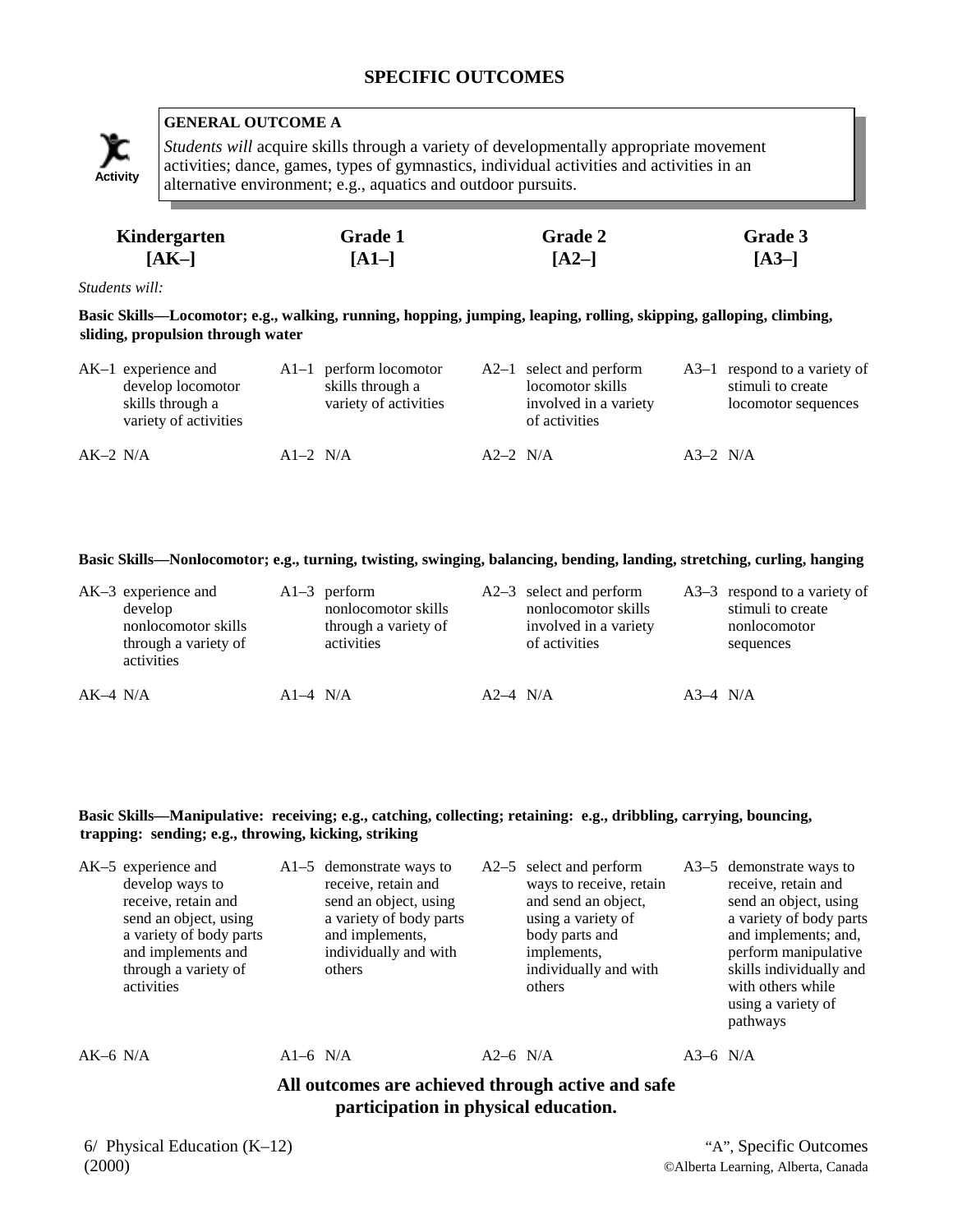

*Students will* acquire skills through a variety of developmentally appropriate movement activities; dance, games, types of gymnastics, individual activities and activities in an Activity activities, dance, gaines, types of gynmastics, individual activity alternative environment; e.g., aquatics and outdoor pursuits.

| <b>Grade 4</b> | <b>Grade 5</b> | Grade 6 |
|----------------|----------------|---------|
| $[A4-]$        | $[A5-]$        | $[A6-]$ |

*Students will:*

**Basic Skills—Locomotor; e.g., walking, running, hopping, jumping, leaping, rolling, skipping, galloping, climbing, sliding, propulsion through water**

| A4–1 select, perform and refine<br>simple locomotor sequences                                                                                                                                                                              | A5-1 select, perform and refine more<br>challenging locomotor<br>sequences                                                                                                                                                                 | A6-1 select, perform and refine<br>challenging locomotor<br>sequences                                                                                                                                                                      |
|--------------------------------------------------------------------------------------------------------------------------------------------------------------------------------------------------------------------------------------------|--------------------------------------------------------------------------------------------------------------------------------------------------------------------------------------------------------------------------------------------|--------------------------------------------------------------------------------------------------------------------------------------------------------------------------------------------------------------------------------------------|
| A4–2 consistently and confidently<br>perform locomotor skills and<br>combination of skills, by using<br>elements of body and space<br>awareness, effort and<br>relationships to a variety of<br>stimuli to improve personal<br>performance | A5–2 consistently and confidently<br>perform locomotor skills and<br>combination of skills, by using<br>elements of body and space<br>awareness, effort and<br>relationships to a variety of<br>stimuli to improve personal<br>performance | A6–2 consistently and confidently<br>perform locomotor skills and<br>combination of skills, by using<br>elements of body and space<br>awareness, effort and<br>relationships, alone and with<br>others, to improve personal<br>performance |

#### **Basic Skills—Nonlocomotor; e.g., turning, twisting, swinging, balancing, bending, landing, stretching, curling, hanging**

| A4–3 select, perform and refine<br>simple nonlocomotor sequences                                                                                                                                                | A5–3 select, perform and refine more<br>challenging nonlocomotor<br>sequences                                                                                                                                   | A6–3 select, perform and refine<br>challenging nonlocomotor<br>sequences                                                                                                              |
|-----------------------------------------------------------------------------------------------------------------------------------------------------------------------------------------------------------------|-----------------------------------------------------------------------------------------------------------------------------------------------------------------------------------------------------------------|---------------------------------------------------------------------------------------------------------------------------------------------------------------------------------------|
| A4–4 consistently and confidently<br>perform nonlocomotor skills by<br>using elements of body and<br>space awareness, effort and<br>relationships to a variety of<br>stimuli to improve personal<br>performance | A5–4 consistently and confidently<br>perform nonlocomotor skills by<br>using elements of body and<br>space awareness, effort and<br>relationships to a variety of<br>stimuli to improve personal<br>performance | A6–4 consistently and confidently<br>perform nonlocomotor skills by<br>using elements of body and<br>space awareness, effort and<br>relationships, to improve<br>personal performance |

#### **Basic Skills—Manipulative: receiving; e.g., catching, collecting: retaining; e.g., dribbling, carrying, bouncing, trapping: sending; e.g., throwing, kicking, striking**

| A4–5 select, perform and refine ways<br>to receive, retain and send an<br>object with control                                                    | A5–5 select, perform and refine more<br>challenging ways to receive,<br>retain and send an object with<br>control                                | A6–5 demonstrate ways to receive,<br>retain and send an object with<br>increasing accuracy                                                       |
|--------------------------------------------------------------------------------------------------------------------------------------------------|--------------------------------------------------------------------------------------------------------------------------------------------------|--------------------------------------------------------------------------------------------------------------------------------------------------|
| A4–6 consistently and confidently<br>perform manipulative skills by<br>using elements of body and<br>space awareness, effort and<br>relationship | A5–6 consistently and confidently<br>perform manipulative skills by<br>using elements of body and<br>space awareness, effort and<br>relationship | A6–6 consistently and confidently<br>perform manipulative skills by<br>using elements of body and<br>space awareness, effort and<br>relationship |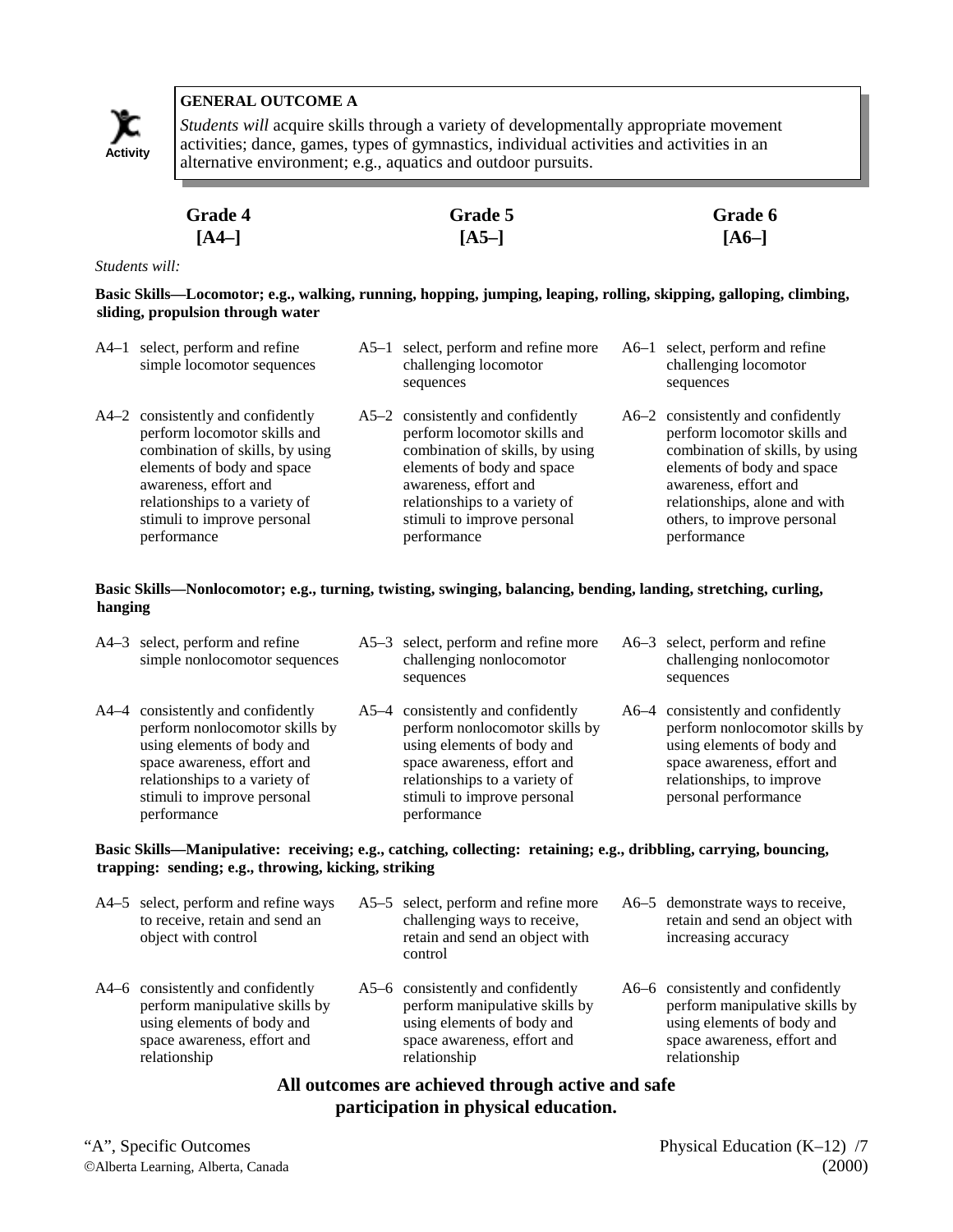

*Students will* acquire skills through a variety of developmentally appropriate movement activities; dance, games, types of gymnastics, individual activities and activities in an Activity activities, dance, games, types of gynmastics, murvidual activity alternative environment; e.g., aquatics and outdoor pursuits.

| <b>Grade 7</b> | Grade 8 | Grade 9 |
|----------------|---------|---------|
| $[A7-]$        | $[A8-]$ | $[A9-]$ |

*Students will:*

**Basic Skills—Locomotor; e.g., walking, running, hopping, jumping, leaping, rolling, skipping, galloping, climbing, sliding, propulsion through water**

| A7-1 demonstrate ways to improve<br>and refine the functional and<br>expressive quality of locomotor<br>skills to improve personal<br>performance     | A8-1 select, combine and perform<br>specific locomotor skills in a<br>variety of activities to improve<br>personal performance                                           | $A9-1$ | apply and refine locomotor<br>skills and concepts to a variety<br>of activities with increased<br>control to improve personal<br>performance               |
|-------------------------------------------------------------------------------------------------------------------------------------------------------|--------------------------------------------------------------------------------------------------------------------------------------------------------------------------|--------|------------------------------------------------------------------------------------------------------------------------------------------------------------|
| A7-2 demonstrate locomotor skills by<br>using elements of body and<br>space awareness, effort and<br>relationships to improve<br>personal performance | A8-2 select, combine and perform<br>locomotor skills by using<br>elements of body and space<br>awareness, effort and<br>relationships to improve<br>personal performance |        | A9-2 apply and refine locomotor<br>skills by using elements of body<br>and space awareness, effort and<br>relationships to improve<br>personal performance |

#### **Basic Skills—Nonlocomotor; e.g., turning, twisting, swinging, balancing, bending, landing, stretching, curling, hanging**

| $A7-3$ demonstrate ways to improve<br>and refine the functional and<br>expressive quality of<br>nonlocomotor skills to improve<br>personal performance    | A8–3 select, combine and perform<br>specific nonlocomotor skills in<br>a variety of activities to improve<br>personal performance                                            | A9–3 apply and refine nonlocomotor<br>skills and concepts to a variety<br>of activities with increased<br>control to improve personal<br>performance           |
|-----------------------------------------------------------------------------------------------------------------------------------------------------------|------------------------------------------------------------------------------------------------------------------------------------------------------------------------------|----------------------------------------------------------------------------------------------------------------------------------------------------------------|
| A7-4 demonstrate nonlocomotor<br>skills by using elements of body<br>and space awareness, effort and<br>relationships, to improve<br>personal performance | A8–4 select, combine and perform<br>nonlocomotor skills by using<br>elements of body and space<br>awareness, effort and<br>relationships, to improve<br>personal performance | A9-4 apply and refine nonlocomotor<br>skills by using elements of body<br>and space awareness, effort and<br>relationships, to improve<br>personal performance |

#### **Basic Skills—Manipulative: receiving; e.g., catching, collecting: retaining; e.g., dribbling, carrying, bouncing, trapping: sending; e.g., throwing, kicking, striking**

| A7–5 demonstrate ways to receive,<br>retain and send an object with<br>varying speeds and accuracy in<br>skills specific to an activity                                                | A8–5 demonstrate ways to receive,<br>retain and send an object with<br>varying speeds, accuracy and<br>distance in skills specific to an<br>activity                                                                                                          | $A9-5$ apply and refine ways to<br>receive, retain and send an<br>object with increased speed,<br>accuracy and distance in skills<br>specific to an activity              |
|----------------------------------------------------------------------------------------------------------------------------------------------------------------------------------------|---------------------------------------------------------------------------------------------------------------------------------------------------------------------------------------------------------------------------------------------------------------|---------------------------------------------------------------------------------------------------------------------------------------------------------------------------|
| A7-6 demonstrate manipulative skills<br>by using elements of space<br>awareness, effort and<br>relationships, with and without<br>objects, to improve<br>performance<br>$\blacksquare$ | A8–6 select, combine and perform<br>manipulative skills by using<br>elements of space awareness,<br>effort and relationships, with<br>and without objects, to improve<br>performance<br>$\mathbf{I}$ , and $\mathbf{I}$ , and $\mathbf{I}$ , and $\mathbf{I}$ | A9–6 apply and refine manipulative<br>skills by using elements of<br>space awareness, effort and<br>relationships, with and without<br>objects, to improve<br>performance |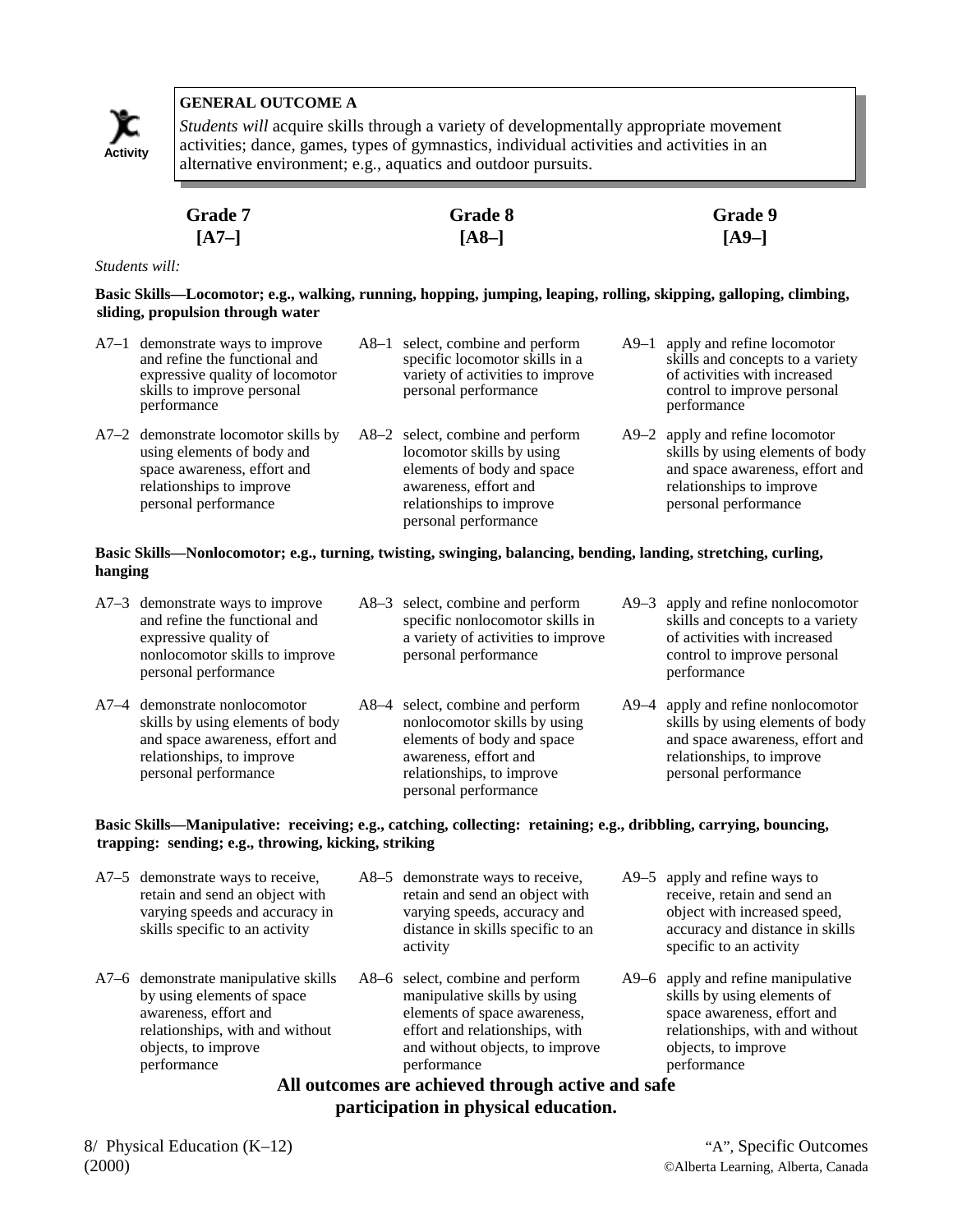

*Students will* acquire skills through a variety of developmentally appropriate movement activities; dance, games, types of gymnastics, individual activities and activities in an alternative environment; e.g., aquatics and outdoor pursuits. **Activity**

| <b>Physical Education 10</b> | <b>Physical Education 20</b> | <b>Physical Education 30</b> |
|------------------------------|------------------------------|------------------------------|
| $ A10- $                     | $[A20-]$                     | $[A30-]$                     |

*Students will:*

**Basic Skills—Locomotor; e.g., walking, running, hopping, jumping, leaping, rolling, skipping, galloping, climbing, sliding, propulsion through water**

|              | $A10-1$ apply and refine locomotor<br>skills and concepts—effort,<br>space and relationships-to<br>perform and create a variety of<br>activities to improve personal<br>performance |             | $A20-1$ analyze, evaluate and modify<br>performance of locomotor<br>skills and concepts-effort,<br>space and relationships-to<br>perform and create a variety of<br>activities to improve personal<br>performance |             | A30-1 analyze, evaluate and adapt<br>performance of locomotor<br>skills and concepts-effort,<br>space and relationships-to<br>perform and create a variety of<br>activities to improve personal<br>performance |
|--------------|-------------------------------------------------------------------------------------------------------------------------------------------------------------------------------------|-------------|-------------------------------------------------------------------------------------------------------------------------------------------------------------------------------------------------------------------|-------------|----------------------------------------------------------------------------------------------------------------------------------------------------------------------------------------------------------------|
| A $10-2$ N/A |                                                                                                                                                                                     | $A20-2$ N/A |                                                                                                                                                                                                                   | $A30-2$ N/A |                                                                                                                                                                                                                |

#### **Basic Skills—Nonlocomotor; e.g., turning, twisting, swinging, balancing, bending, landing, stretching, curling, hanging**

|                        | A10–3 apply and refine nonlocomotor<br>skills and concepts—effort,<br>space and relationships—to<br>perform and create a variety of<br>activities to improve personal<br>performance |           | A20–3 analyze, evaluate and modify<br>performance of nonlocomotor<br>skills and concepts—effort,<br>space and relationships—to<br>perform and create a variety of<br>activities to improve personal<br>performance |             | A30–3 analyze, evaluate and adapt<br>performance of nonlocomotor<br>skills and concepts—effort,<br>space and relationships—to<br>perform and create a variety of<br>activities to improve personal<br>performance |
|------------------------|--------------------------------------------------------------------------------------------------------------------------------------------------------------------------------------|-----------|--------------------------------------------------------------------------------------------------------------------------------------------------------------------------------------------------------------------|-------------|-------------------------------------------------------------------------------------------------------------------------------------------------------------------------------------------------------------------|
| A <sub>10</sub> -4 N/A |                                                                                                                                                                                      | A20–4 N/A |                                                                                                                                                                                                                    | $A30-4$ N/A |                                                                                                                                                                                                                   |

#### **Basic Skills—Manipulative: receiving; e.g., catching, collecting: retaining; e.g., dribbling, carrying, bouncing, trapping: sending; e.g., throwing, kicking, striking**

|           | A10–5 apply and refine manipulative<br>skills and concepts—effort,<br>space and relationships-to<br>perform and create a variety of<br>activities to improve personal<br>performance |             | A20–5 analyze, evaluate and modify<br>performance of manipulative<br>skills and concepts—effort,<br>space and relationships—to<br>perform and create a variety of<br>activities to improve personal<br>performance |           | A30–5 analyze, evaluate and adapt<br>performance of manipulative<br>skills and concepts—effort,<br>space and relationships-to<br>perform and create a variety of<br>activities to improve personal<br>performance |
|-----------|--------------------------------------------------------------------------------------------------------------------------------------------------------------------------------------|-------------|--------------------------------------------------------------------------------------------------------------------------------------------------------------------------------------------------------------------|-----------|-------------------------------------------------------------------------------------------------------------------------------------------------------------------------------------------------------------------|
| A10-6 N/A |                                                                                                                                                                                      | $A20-6$ N/A |                                                                                                                                                                                                                    | A30-6 N/A |                                                                                                                                                                                                                   |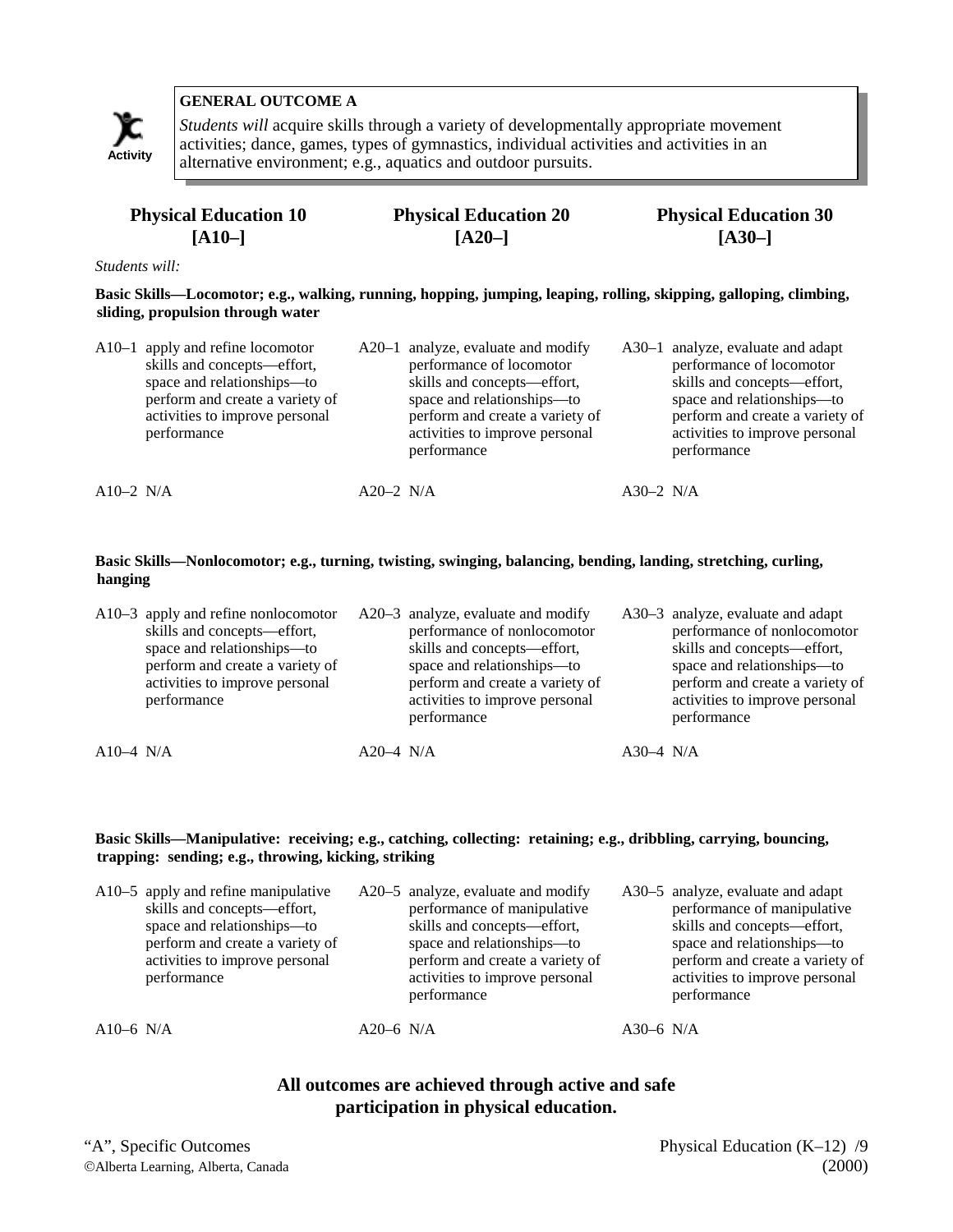

*Students will* acquire skills through a variety of developmentally appropriate movement activities; dance, games, types of gymnastics, individual activities and activities in an Activity activities, dance, games, types or gynmastics, mutudial activity alternative environment; e.g., aquatics and outdoor pursuits.

|                | Kindergarten<br>$[AK-]$                                                                      | <b>Grade 1</b><br>$[A1-]$                                                                                                            | Grade 2<br>$[A2-]$                                                                                                                                                                                    | Grade 3<br>$[A3-]$                                                                                                                                                                          |
|----------------|----------------------------------------------------------------------------------------------|--------------------------------------------------------------------------------------------------------------------------------------|-------------------------------------------------------------------------------------------------------------------------------------------------------------------------------------------------------|---------------------------------------------------------------------------------------------------------------------------------------------------------------------------------------------|
| Students will: |                                                                                              |                                                                                                                                      |                                                                                                                                                                                                       |                                                                                                                                                                                             |
|                | <b>Application of Basic Skills in an Alternative Environment</b>                             |                                                                                                                                      |                                                                                                                                                                                                       |                                                                                                                                                                                             |
|                | AK-7 experience the basic<br>skills in a variety of<br>environments; e.g.,<br>playground     | $A1-7$ demonstrate the basic<br>skills in a variety of<br>environments; e.g.,<br>tarmac activities                                   | A2-7 select and perform<br>basic skills in a<br>variety of<br>environments and<br>using various<br>equipment; e.g.,<br>obstacle course                                                                | A3–7 select and perform<br>basic skills in a<br>variety of<br>environments and<br>using various<br>equipment; e.g.,<br>snowshoeing                                                          |
|                | <b>Application of Basic Skills in Dance</b>                                                  |                                                                                                                                      |                                                                                                                                                                                                       |                                                                                                                                                                                             |
|                | AK-8 experience movement<br>to respond to a variety<br>of stimuli; e.g., music               | $A1-8$ perform simple<br>movements by using<br>elements of effort and<br>space to respond to a<br>variety of stimuli;<br>e.g., music | A2–8 demonstrate basic<br>dance steps and<br>movement; e.g.,<br>creative, folk, line,<br>sequence and novelty,<br>alone and with others,<br>by using elements of<br>effort, space and<br>relationship | A3-8 select and perform<br>basic dance steps and<br>patterns; e.g.,<br>creative, folk, line,<br>sequence and novelty,<br>alone and with others                                              |
|                | AK-9 experience body<br>awareness when<br>performing dance<br>activities                     | A1-9 demonstrate body<br>awareness when<br>performing dance<br>activities                                                            | A2-9 perform simple<br>movement sequences<br>by using elements of<br>body and space<br>awareness and<br>relationships, alone<br>and with others                                                       | A3-9 select and perform<br>simple movement<br>sequences by using<br>elements of body and<br>space awareness and<br>relationships, alone<br>and with others                                  |
|                | <b>Application of Basic Skills in Games</b>                                                  |                                                                                                                                      |                                                                                                                                                                                                       |                                                                                                                                                                                             |
|                | AK-10 demonstrate body<br>and space awareness<br>when performing<br>space awareness<br>games | $A1-10$ demonstrate body<br>and space awareness<br>when performing<br>space awareness<br>games                                       | $A2-10$ create and play body<br>and space awareness<br>games                                                                                                                                          | $A3-10$ perform and play<br>lead-up games and<br>demonstrate<br>elements of space<br>awareness, effort and<br>relationship                                                                  |
| AK–11          | demonstrate an<br>understanding of<br>basic rules and fair<br>play                           | A1-11 demonstrate an<br>understanding of<br>basic rules and fair<br>play for simple<br>games                                         | A2-11 apply basic rules and<br>fair play while<br>playing and learning<br>the strategies of<br>lead-up games                                                                                          | A3-11 demonstrate the ability<br>to work together with<br>a teammate/team to<br>achieve a common<br>activity goal while<br>playing and learning<br>the basic strategies of<br>lead-up games |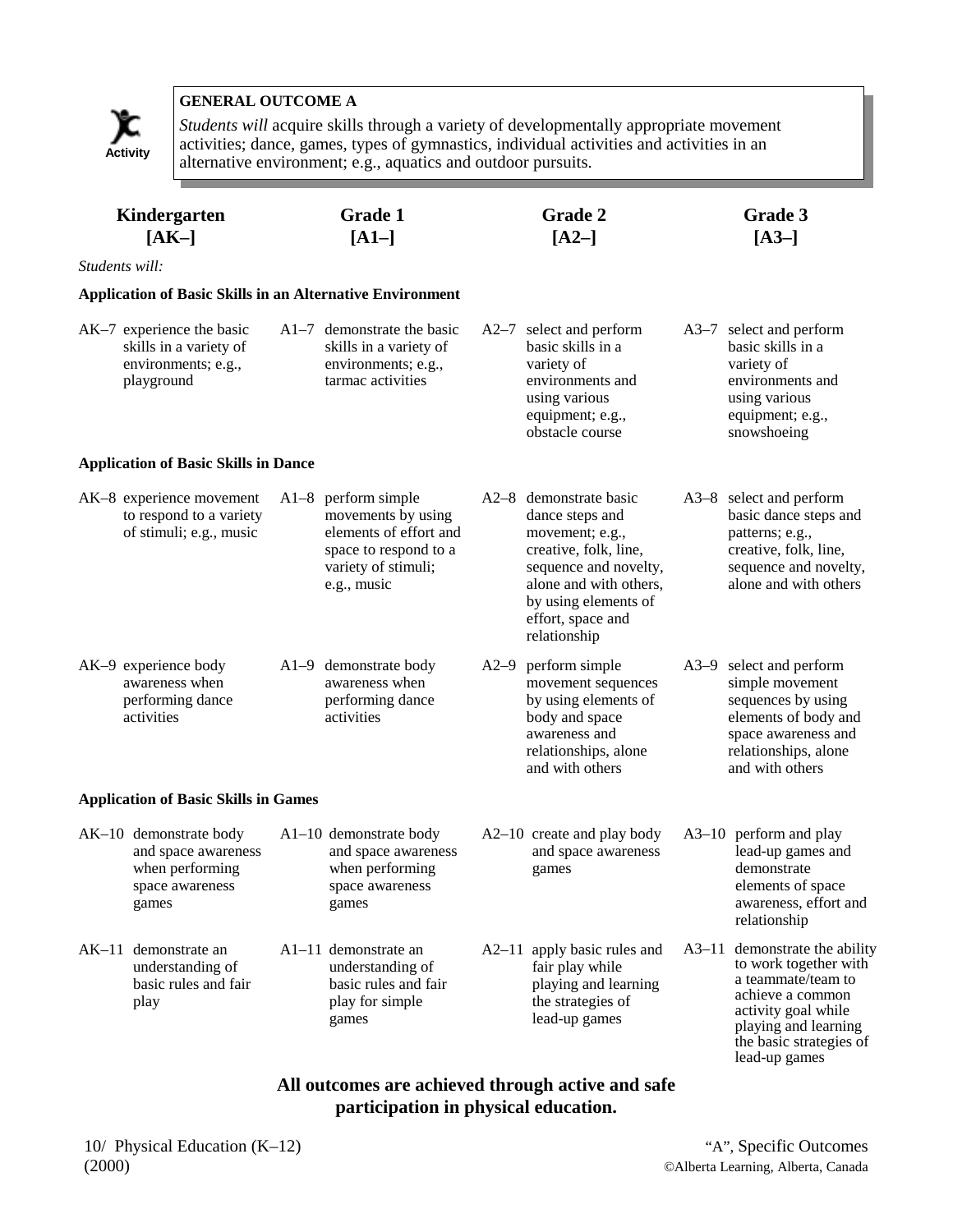

*Students will* acquire skills through a variety of developmentally appropriate movement activities; dance, games, types of gymnastics, individual activities and activities in an alternative environment; e.g., aquatics and outdoor pursuits. **Activity**

| <b>Grade 4</b> | Grade 5 | <b>Grade 6</b> |
|----------------|---------|----------------|
| $[A4-]$        | $[A5-]$ | $[A6-]$        |

*Students will:*

#### **Application of Basic Skills in an Alternative Environment**

| A4–7 select, perform and refine basic | A5–7 select, perform and refine more | A6–7 select, perform and refine more |
|---------------------------------------|--------------------------------------|--------------------------------------|
| skills in a variety of                | challenging basic skills in a        | challenging basic skills in a        |
| environments and using various        | variety of environments and          | variety of environments and          |
| equipment; e.g., water safety,        | using various equipment; e.g.,       | using various equipment; e.g.,       |
| skating, swimming                     | cross-country skiing,                | downhill skiing, hiking              |
|                                       | orienteering                         |                                      |
|                                       |                                      |                                      |

#### **Application of Basic Skills in Dance**

| A4–8 select, perform and refine basic<br>dance steps and patterns; e.g.,<br>creative, folk, line, sequence<br>and novelty, alone and with<br>others | A5–8 demonstrate a variety of dances;<br>e.g., creative, folk, line,<br>sequence and novelty, alone and<br>with others                                                                   | A6–8 demonstrate and refine a variety<br>of dances; e.g., creative, folk,<br>line, square and novelty, alone<br>and with others                                                          |
|-----------------------------------------------------------------------------------------------------------------------------------------------------|------------------------------------------------------------------------------------------------------------------------------------------------------------------------------------------|------------------------------------------------------------------------------------------------------------------------------------------------------------------------------------------|
| A4–9 demonstrate a creative process<br>to develop dance sequences<br>alone and with others                                                          | A5–9 demonstrate a creative process<br>to develop dance sequences<br>alone and with others; and,<br>demonstrate movement<br>sequences in response to a<br>variety of musical, verbal and | A6–9 demonstrate a creative process<br>to develop dance sequences<br>alone and with others; and,<br>demonstrate movement<br>sequences in response to a<br>variety of musical, verbal and |

visual stimuli

#### **Application of Basic Skills in Games**

A4–10 demonstrate critical thinking and problem-solving skills to modify games and achieve activity outcomes

A4–11 demonstrate strategies and

tactics that coordinate effort

to achieve a common activity goal in lead-up games

- A5–10 apply critical thinking and problem-solving skills to create competitive and cooperative modified games that involve everyone
- with others; e.g., team, in order A5–11 demonstrate basic strategies and tactics that coordinate effort with others; e.g., team, in order to achieve a common activity goal in lead-up games
- A6–10 demonstrate sport specific skills to create competitive and cooperative modified games that involve everyone

visual stimuli

A6–11 demonstrate basic strategies and tactics that coordinate effort with others; e.g., team, in order to achieve a common activity goal and moving toward more formal games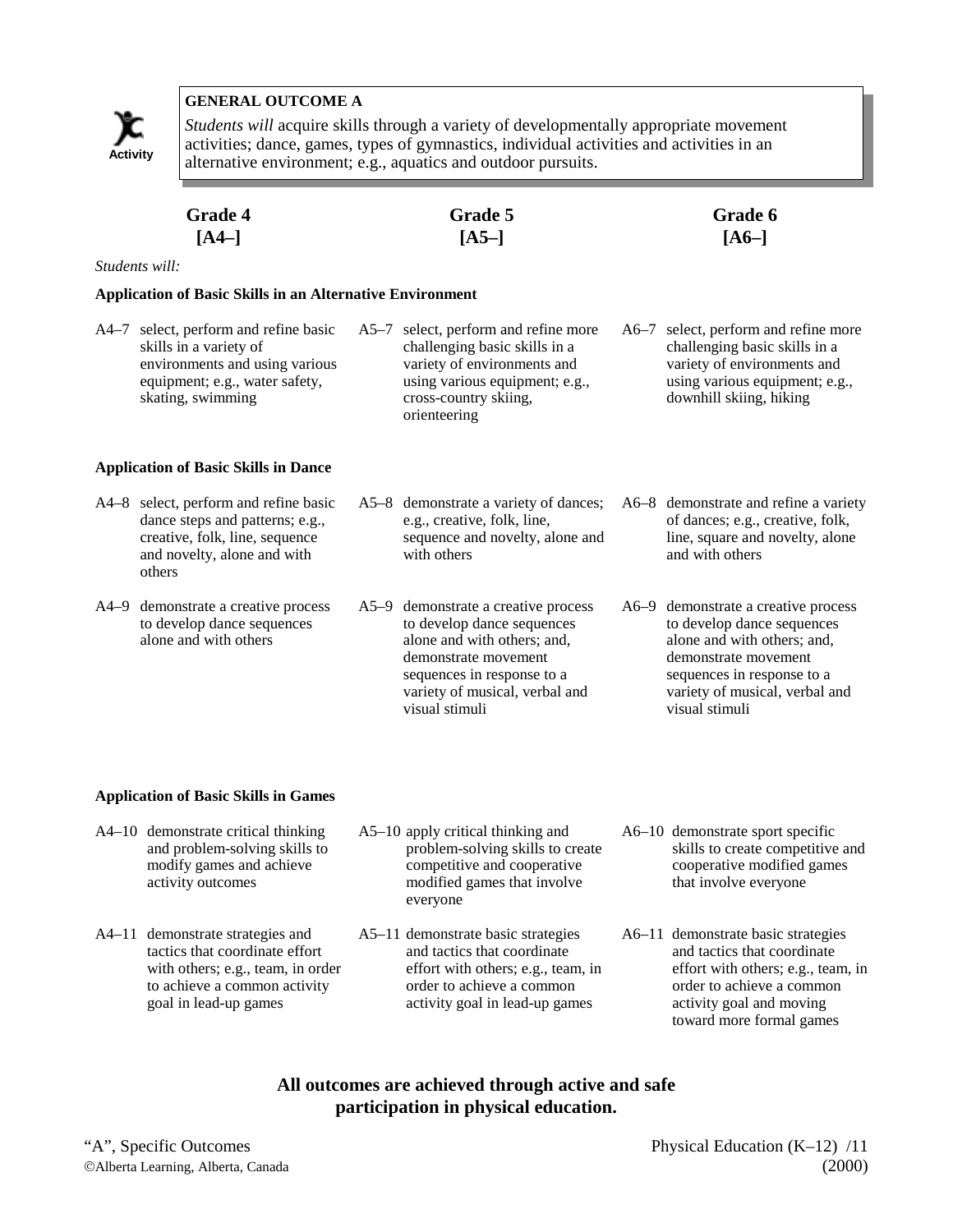

*Students will* acquire skills through a variety of developmentally appropriate movement activities; dance, games, types of gymnastics, individual activities and activities in an alternative environment; e.g., aquatics and outdoor pursuits.

| <b>Grade 7</b> | Grade 8 | <b>Grade</b> 9 |
|----------------|---------|----------------|
| $[A7-]$        | $[A8-]$ | $[A9-]$        |

*Students will:*

#### **Application of Basic Skills in an Alternative Environment**

- A7–7 demonstrate activity-specific skills in a variety of environments and using various equipment; e.g., orienteering
- A8–7 apply activity-specific skills in a variety of environments and using various equipment; e.g., cross-country skiing, skating
	- A9–7 apply and refine activityspecific skills in a variety of environments; e.g., hiking, wall climbing

#### **Application of Basic Skills in Dance**

sequences, using the elements of movement and basic dance

steps and patterns

| A7–8 refine and present a variety of<br>dance sequences; e.g., folk,<br>square, social and novelty,<br>alone and with others | A8–8 select, refine and present a<br>variety of dance sequences; e.g.,<br>jazz, square, social and novelty,<br>alone and with others | A9–8 create, refine and present a<br>variety of dance sequences; e.g.,<br>jazz, square, social and novelty,<br>alone and with others |
|------------------------------------------------------------------------------------------------------------------------------|--------------------------------------------------------------------------------------------------------------------------------------|--------------------------------------------------------------------------------------------------------------------------------------|
| A7–9 choreograph and perform dance                                                                                           | A8–9 choreograph and perform dance                                                                                                   | A9–9 choreograph and perform dance                                                                                                   |

steps and patterns

sequences, using the elements of movement and basic dance

sequences, using the elements of movement and basic dance steps and patterns

#### **Application of Basic Skills in Games**

- A7–10 demonstrate activity-specific basic skills in a variety of games
- A7–11 demonstrate more challenging strategies and tactics that coordinate effort with others; e.g., team/fair play, in order to achieve a common goal activity
- A8–10 select, combine and perform activity-specific basic skills in a variety of games
- A8–11 be able to identify and evaluate specific strategies and tactics that coordinate effort with others; e.g., team/fair play, in order to achieve a common activity goal
- A9–10 apply and refine activityspecific basic skills in a variety of games
- A9–11 create and plan activities that emphasize specific strategies and tactics that coordinate effort with others; e.g., team/fair play, in order to achieve a common activity goal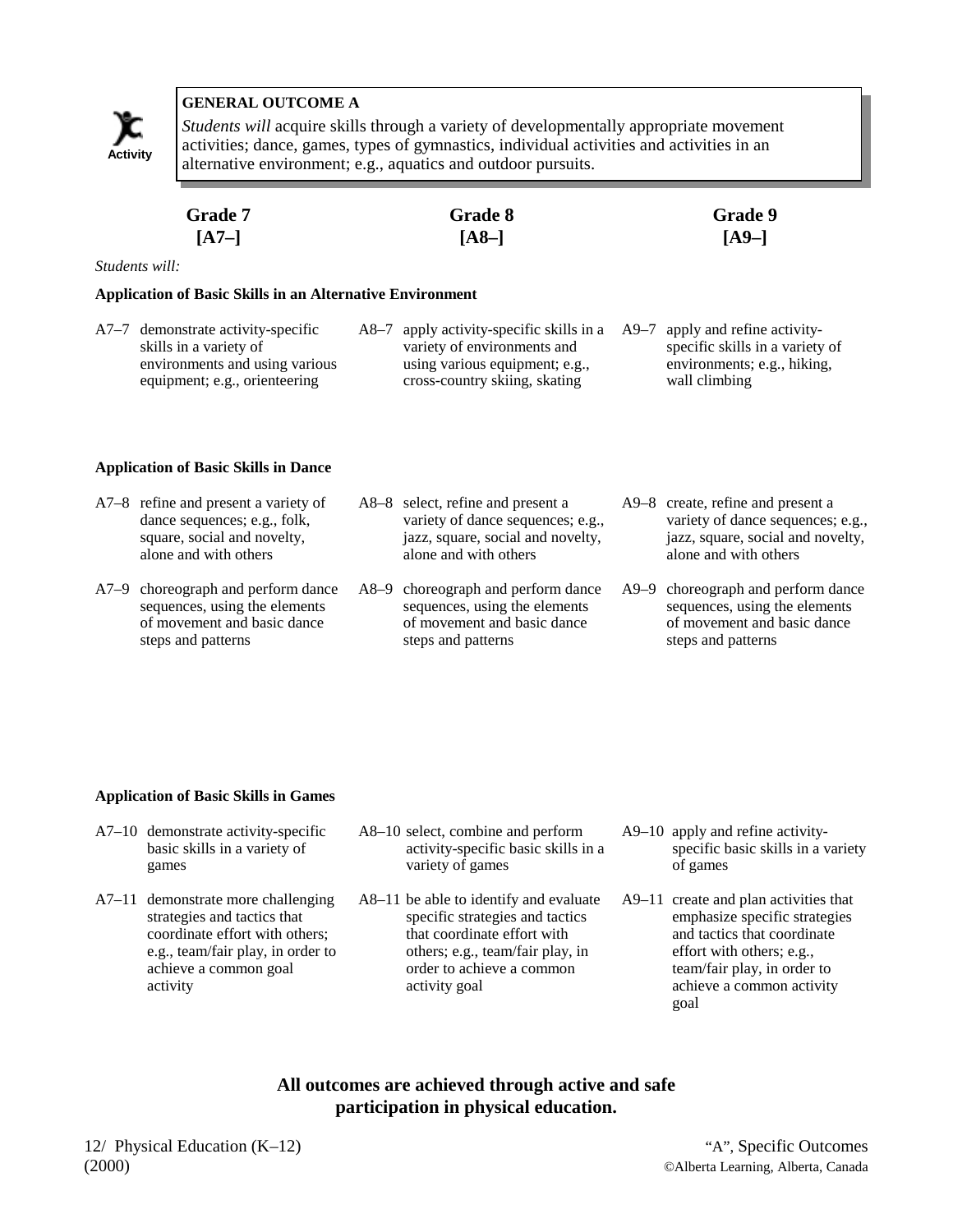

*Students will* acquire skills through a variety of developmentally appropriate movement activities; dance, games, types of gymnastics, individual activities and activities in an alternative environment; e.g., aquatics and outdoor pursuits. **Activity**

# **Physical Education 10 [A10–]**

# **Physical Education 20 [A20–]**

# **Physical Education 30 [A30–]**

*Students will:*

#### **Application of Basic Skills in an Alternative Environment**

- A10–7 adapt and improve activityspecific skills in a variety of environments; e.g., camping, canoeing, survival skills
- A20–7 develop and combine more challenging activity-specific skills in a variety of environments; e.g., snorkelling progressing to scuba diving
- A30–7 recommend and relate a choice of activity-specific skills in an alternative environment to meet activity goal; e.g., river canoeing versus flat water canoeing

#### **Application of Basic Skills in Dance**

| A10–8 apply the principles of dance to<br>improve performance                                  | A20–8 develop and perform more<br>complex dances                                                            | A30–8 develop, refine and perform<br>more complex dances                                                   |
|------------------------------------------------------------------------------------------------|-------------------------------------------------------------------------------------------------------------|------------------------------------------------------------------------------------------------------------|
| A10–9 choreograph and perform<br>dances for self and others;<br>e.g., jazz, social and novelty | A20–9 choreograph, perform and<br>interpret dance for self and<br>others; e.g., jazz, social and<br>novelty | A30–9 choreograph, perform and<br>critique dance for self and<br>others; e.g., jazz, social and<br>novelty |

#### **Application of Basic Skills in Games**

- A10–10 adapt and improve activityspecific skills in a variety of games
- A10–11 select, plan and create games that incorporate simple and more challenging strategies and tactics
- A20–10 develop and refine activityspecific skills in a variety of games
- A20–11 apply the relationship among skills, rules and strategies in the creation and playing of games
- A30–10 develop and further refine activity-specific skills in a variety of games
- A30–11 apply and analyze the relationship among skills, rules and strategies in the creation and playing of games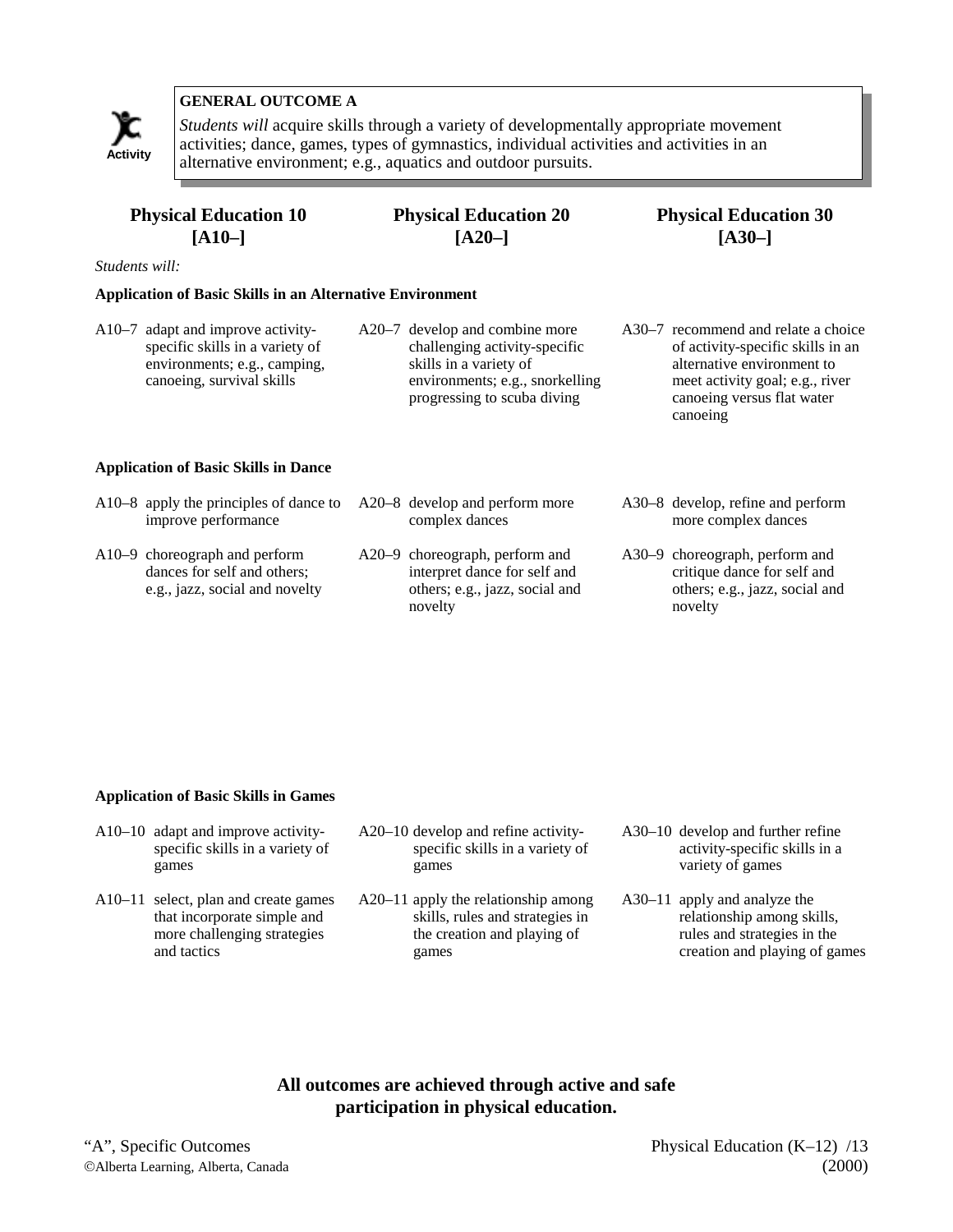

*Students will* acquire skills through a variety of developmentally appropriate movement activities; dance, games, types of gymnastics, individual activities and activities in an Activity activities, dance, games, types of gymnastics, multiplanary activity alternative environment; e.g., aquatics and outdoor pursuits.

| Kindergarten | <b>Grade 1</b> | <b>Grade 2</b> | Grade 3 |
|--------------|----------------|----------------|---------|
| $[AK-]$      | $[A1-]$        | $[A2-]$        | $[A3-]$ |

*Students will:*

#### **Application of Basic Skills in Types of Gymnastics**

| $AK-12$ experience<br>educational<br>gymnastics; e.g.,<br>exploring the use of<br>different body parts,<br>types of effort, space<br>and relationships | $A1-12$ demonstrate the basic<br>skills in educational<br>gymnastics; e.g., use<br>of different body<br>parts, types of effort,<br>space and<br>relationships | $A2-12$ select and perform<br>the basic skills in<br>educational<br>gymnastics; e.g., use<br>of different body<br>parts, types of effort,<br>space and<br>relationships, to<br>develop a sequence | A3-12 select and perform<br>the basic skills in<br>educational<br>gymnastics; e.g., use<br>of different body<br>parts, types of effort,<br>space and<br>relationships to<br>develop a sequence |
|--------------------------------------------------------------------------------------------------------------------------------------------------------|---------------------------------------------------------------------------------------------------------------------------------------------------------------|---------------------------------------------------------------------------------------------------------------------------------------------------------------------------------------------------|------------------------------------------------------------------------------------------------------------------------------------------------------------------------------------------------|
|--------------------------------------------------------------------------------------------------------------------------------------------------------|---------------------------------------------------------------------------------------------------------------------------------------------------------------|---------------------------------------------------------------------------------------------------------------------------------------------------------------------------------------------------|------------------------------------------------------------------------------------------------------------------------------------------------------------------------------------------------|

#### **Application of Basic Skills in Individual Activities**

| $AK-13$ experience the basic<br>skills of running,<br>jumping, throwing in<br>a variety of<br>environments; e.g.,<br>field | $A1-13$ demonstrate the basic $A2-13$ select and perform<br>skills of running,<br>jumping, throwing in<br>a variety of<br>environments and<br>using various<br>equipment; e.g.,<br>skipping ropes | basic skills of<br>running, jumping,<br>throwing in a variety<br>of environments and<br>using various<br>equipment; e.g.,<br>catching | $A3-13$ manipulate a variety<br>of small objects<br>while performing<br>basic skills to<br>demonstrate personal<br>control; e.g., juggling |
|----------------------------------------------------------------------------------------------------------------------------|---------------------------------------------------------------------------------------------------------------------------------------------------------------------------------------------------|---------------------------------------------------------------------------------------------------------------------------------------|--------------------------------------------------------------------------------------------------------------------------------------------|
|----------------------------------------------------------------------------------------------------------------------------|---------------------------------------------------------------------------------------------------------------------------------------------------------------------------------------------------|---------------------------------------------------------------------------------------------------------------------------------------|--------------------------------------------------------------------------------------------------------------------------------------------|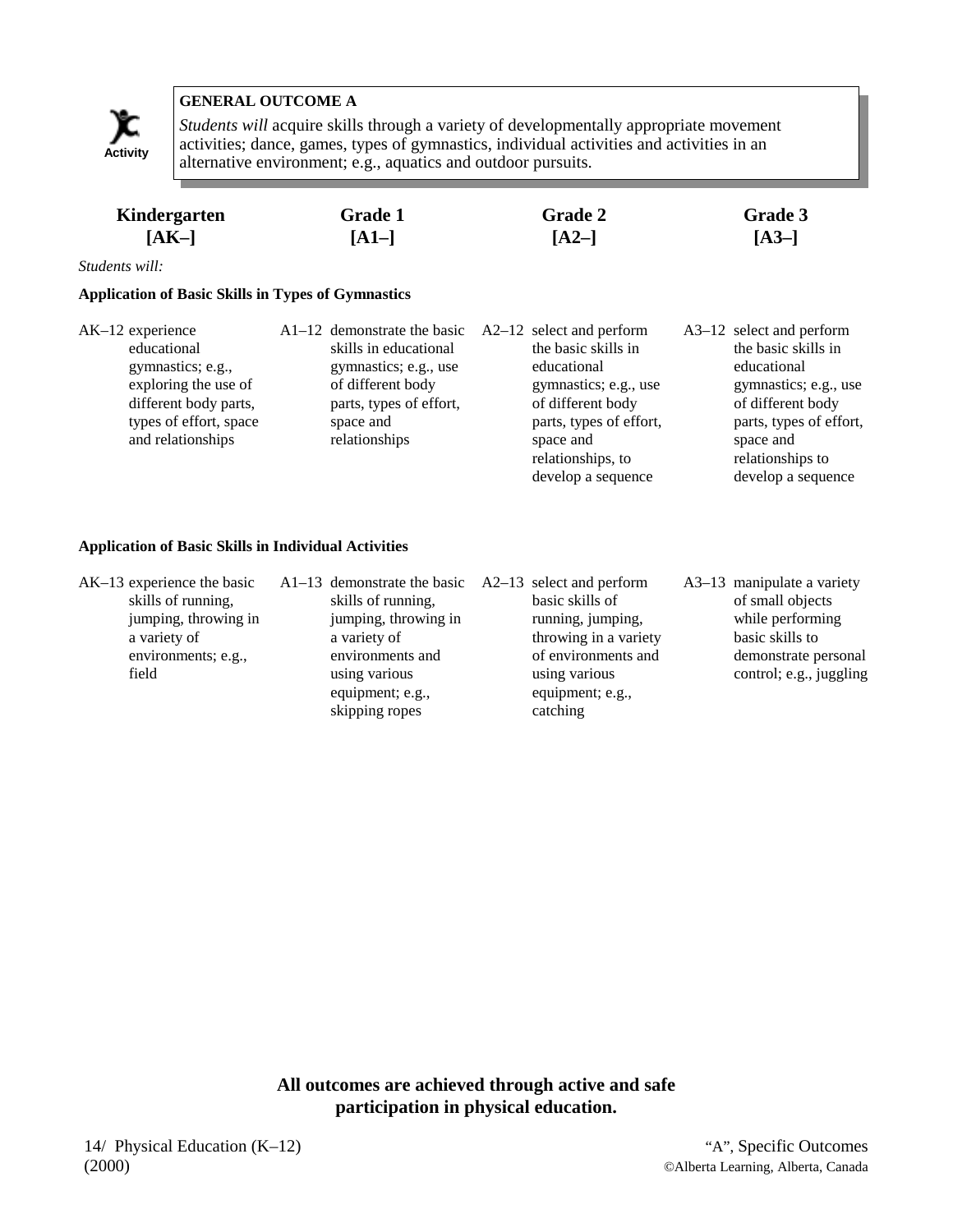

*Students will* acquire skills through a variety of developmentally appropriate movement activities; dance, games, types of gymnastics, individual activities and activities in an Activity alternative environment; e.g., aquatics and outdoor pursuits.

| <b>Grade 4</b> | Grade 5 | Grade 6 |
|----------------|---------|---------|
| $[A4-]$        | $[A5-]$ | $[A6-]$ |

*Students will:*

#### **Application of Basic Skills in Types of Gymnastics**

- A4–12 select, perform and refine the basic skills in educational gymnastics, e.g., use of different body parts, types of effort, space and relationships to develop a sequence
- A5–12 apply and refine basic skills and elements of body and space awareness, effort and relationships together to form a variety of more challenging gymnastic sequences individually, with a partner, or in a group; e.g., educational, rhythmic gymnastics
- A6–12 select, perform and refine basic skills and elements of body and space awareness, effort and relationships together to form a variety of more challenging gymnastic sequences individually, with a partner, or in a group; e.g., educational, rhythmic gymnastics

#### **Application of Basic Skills in Individual Activities**

| A4–13 select, perform and refine basic A5–13 select, perform and refine more |                              | A6–13 demonstrate activity specific |
|------------------------------------------------------------------------------|------------------------------|-------------------------------------|
| skills in individual activities;                                             | challenging basic skills in  | skills in a variety of individual   |
| e.g., cross country running                                                  | individual activities; e.g., | activities; e.g., track and field/  |
|                                                                              | hacky sack                   | athletics                           |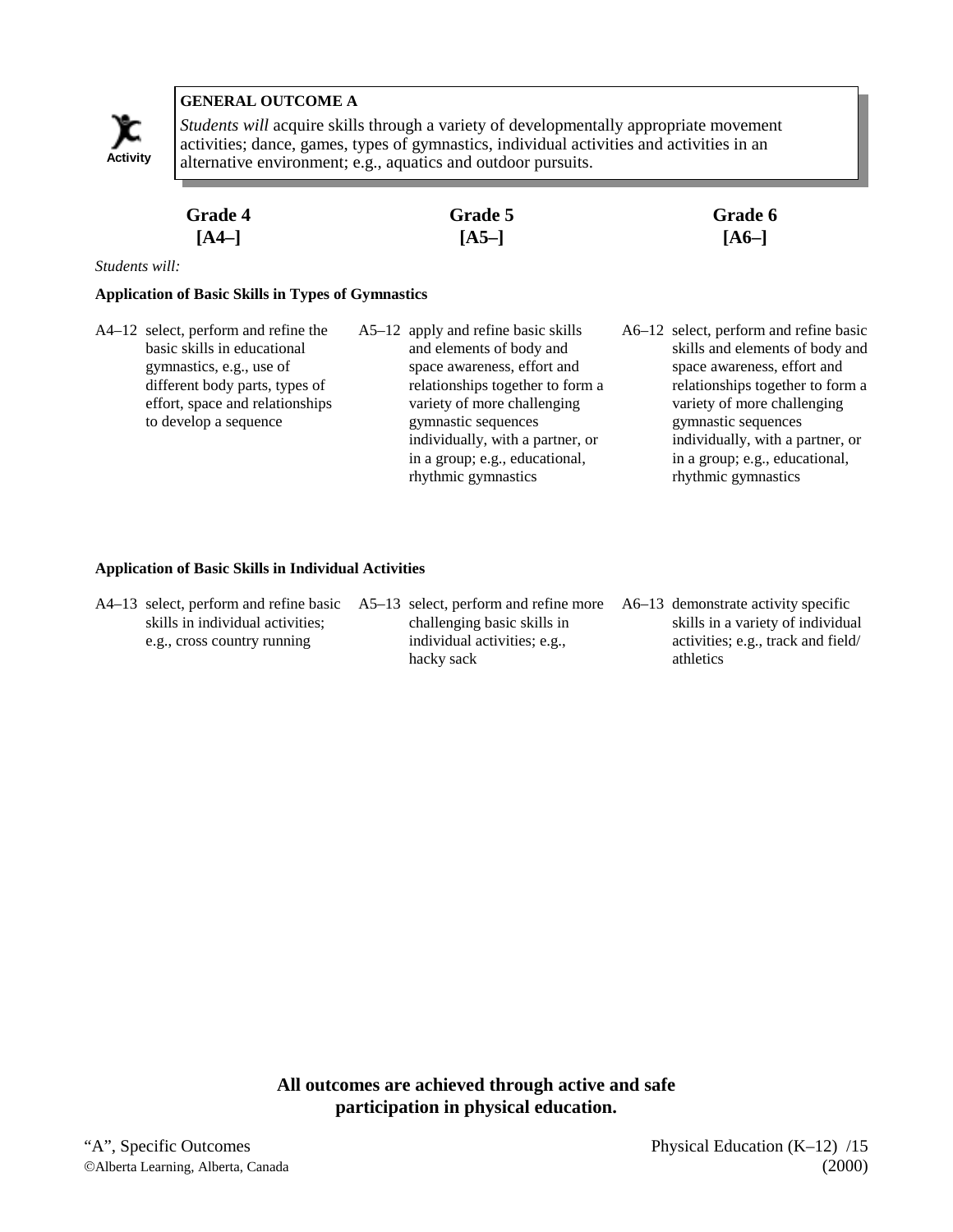

*Students will* acquire skills through a variety of developmentally appropriate movement activities; dance, games, types of gymnastics, individual activities and activities in an alternative environment; e.g., aquatics and outdoor pursuits. **Activity**

| Grade 7 | Grade 8 | <b>Grade 9</b> |
|---------|---------|----------------|
| $[A7-]$ | $[A8-]$ | $[A9-]$        |

*Students will:*

#### **Application of Basic Skills in Types of Gymnastics**

- A7–12 demonstrate ways to improve and refine the functional and expressive qualities of movements that combine basic skills in a variety of gymnastic experiences individually, with a partner, or in a group; e.g., educational, rhythmic and artistic
- A8–12 select and perform ways to improve the functional and expressive qualities of movements, that combine basic skills in a variety of gymnastic experiences individually, with a partner, or in a group; e.g., educational, rhythmic and artistic
- A9–12 apply and refine ways to improve the functional and expressive qualities of movements, that combine basic skills in a variety of gymnastic experiences individually, with a partner, or in a group; e.g., educational, rhythmic and artistic

#### **Application of Basic Skills in Individual Activities**

- A7–13 demonstrate activity-specific skills in a variety of individual pursuits; e.g., power walk
- A8–13 select, perform and refine activity-specific skills in a variety of individual pursuits; e.g. wrestling
- A9–13 apply and refine activityspecific skills in a variety of individual pursuits; e.g., fitness activities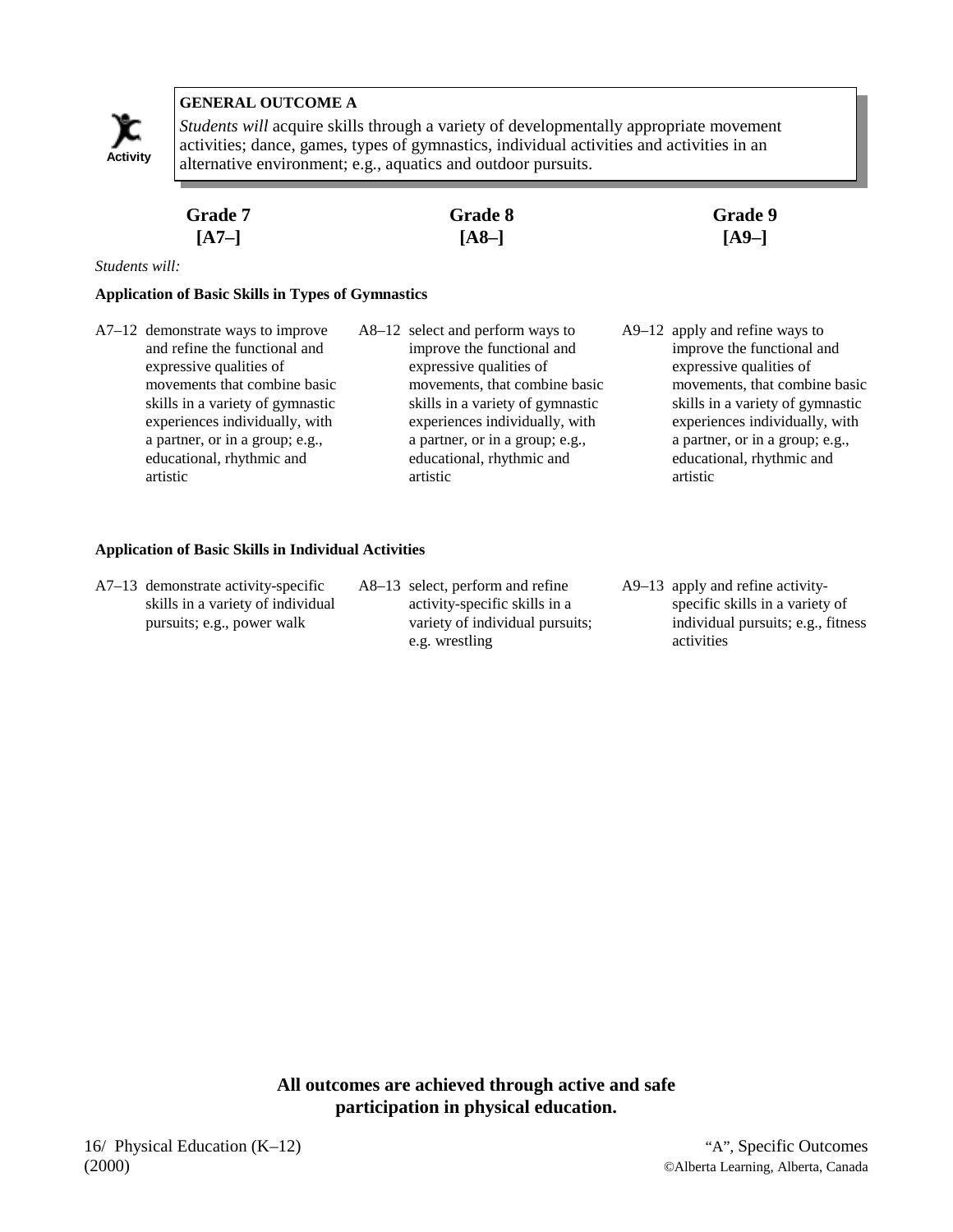

*Students will* acquire skills through a variety of developmentally appropriate movement activities; dance, games, types of gymnastics, individual activities and activities in an alternative environment; e.g., aquatics and outdoor pursuits. **Activity**

#### **Physical Education 10 Physical Education 20 Physical Education 30**

*Students will:*

#### **Application of Basic Skills in Types of Gymnastics**

- A10–12 apply the basic skills in combination with each other with personal proficiency in a variety of gymnastic experiences individually, with a partner, or in a group; e.g., educational, rhythmic and artistic
- A20–12 apply a combination of the basic skills in a variety of gymnastic and movement experiences individually, with a partner, or in a group
- A30–12 refine and transfer the basic skills in a variety of gymnastic and movement experiences individually, with a partner, or in a group

#### **Application of Basic Skills in Individual Activities**

| $A10-13$ adapt and improve activity- | $A20-13$ develop and combine more | $A30-13$ recommend a choice of |
|--------------------------------------|-----------------------------------|--------------------------------|
| specific skills in a variety of      | challenging activity-specific     | activity-specific skills in    |
| individual pursuits; e.g.,           | skills in a variety of individual | pursuing lifelong individual   |
| resistance training, aerobics        | pursuits; e.g., self-defense      | activities; e.g., cycling      |
|                                      |                                   |                                |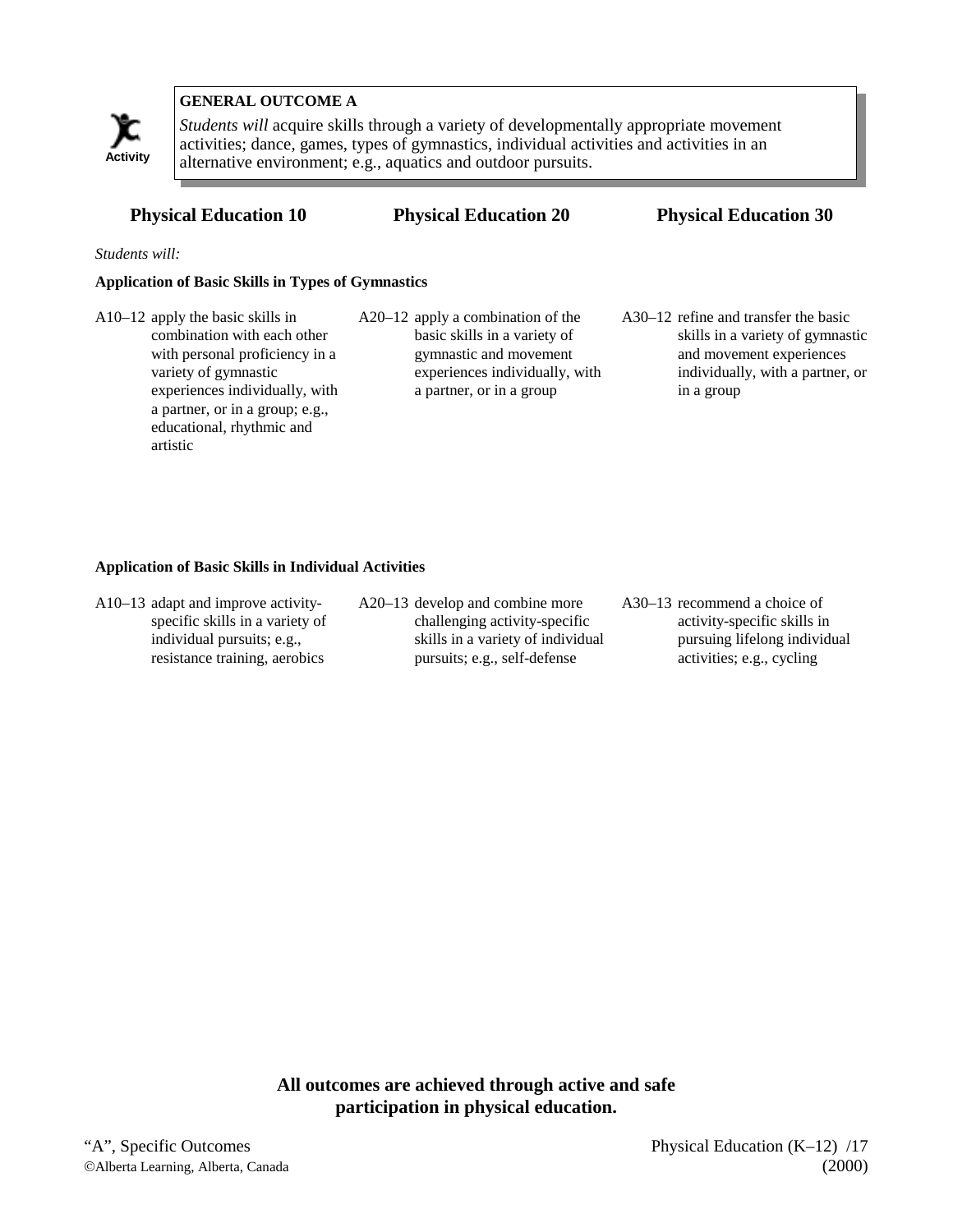

*Students will* understand, experience and appreciate the health benefits that result from physical

| Kindergarten<br>$[BK-]$<br>Students will: |                                                                                                                  | <b>Grade 1</b><br>$[B1-]$ | Grade 2<br>$[B2-]$                                                                                                 |            |                                                                                                                                                                        | Grade 3<br>$[B3-]$ |                                                                                                                                                                   |  |
|-------------------------------------------|------------------------------------------------------------------------------------------------------------------|---------------------------|--------------------------------------------------------------------------------------------------------------------|------------|------------------------------------------------------------------------------------------------------------------------------------------------------------------------|--------------------|-------------------------------------------------------------------------------------------------------------------------------------------------------------------|--|
|                                           | <b>Functional Fitness</b>                                                                                        |                           |                                                                                                                    |            |                                                                                                                                                                        |                    |                                                                                                                                                                   |  |
|                                           | BK-1 recognize appropriate<br>nutritional habits                                                                 |                           | $B1-1$ identify healthy<br>nutritional habits                                                                      |            | $B2-1$ recognize that<br>"energy" is required<br>for muscle movement                                                                                                   |                    | B3-1 describe the concept<br>of energy required for<br>muscles                                                                                                    |  |
|                                           | BK-2 recognize<br>improvement in<br>physical abilities                                                           |                           | $B1-2$ demonstrate ways to<br>improve personal<br>growth in physical<br>abilities                                  |            | B2-2 describe ways to<br>improve personal<br>growth in physical<br>abilities                                                                                           |                    | B3-2 demonstrate and<br>describe ways to<br>improve personal<br>growth in physical<br>abilities                                                                   |  |
|                                           | BK-3 experience cardio-<br>respiratory activities                                                                |                           | $B1-3$ experience and<br>improve continued<br>frequency of<br>involvement in<br>cardio-respiratory<br>activities   |            | B2-3 experience movement<br>involving the<br>components of health-<br>related fitness; e.g.,<br>flexibility, endurance,<br>strength, cardio-<br>respiratory activities | $B3-3$             | experience movement<br>involving the<br>components of health-<br>related fitness; e.g.,<br>flexibility, endurance,<br>strength, cardio-<br>respiratory activities |  |
|                                           | <b>Body Image</b>                                                                                                |                           |                                                                                                                    |            |                                                                                                                                                                        |                    |                                                                                                                                                                   |  |
|                                           | BK-4 recognize personal<br>abilities while<br>participating in<br>physical activity                              |                           | B1-4 recognize personal<br>abilities while<br>participating in<br>physical activity                                |            | B2-4 identify personal<br>physical attributes that<br>contribute to physical<br>activity                                                                               |                    | B3-4 describe personal<br>physical attributes that<br>contribute to physical<br>activity                                                                          |  |
| $BK-5$ N/A                                |                                                                                                                  | $B1-5$ N/A                |                                                                                                                    | $B2-5$ N/A |                                                                                                                                                                        | $B3-5$ N/A         |                                                                                                                                                                   |  |
| <b>Well-being</b>                         |                                                                                                                  |                           |                                                                                                                    |            |                                                                                                                                                                        |                    |                                                                                                                                                                   |  |
|                                           | BK-6 experience how<br>physical activity<br>makes one feel                                                       |                           | B1-6 describe how physical<br>activity makes you<br>feel                                                           |            | B2–6 describe how the body<br>benefits from physical<br>activity                                                                                                       |                    | B3-6 describe the benefits<br>of physical activity to<br>the body                                                                                                 |  |
|                                           | BK-7 experience the<br>changes that take<br>place in the body<br>during physical<br>activity                     |                           | B1-7 recognize the changes<br>that take place in the<br>body during physical<br>activity                           |            | B2-7 identify changes that<br>take place in the body<br>during physical<br>activity                                                                                    |                    | B3-7 describe the changes<br>that take place in the<br>body during physical<br>activity                                                                           |  |
|                                           | BK-8 understand the<br>connections between<br>physical activity and<br>emotional well-being;<br>e.g., feels good |                           | $B1-8$ understand the<br>connections between<br>physical activity and<br>emotional well-being;<br>e.g., feels good | $B2-8$     | understand the<br>connections between<br>physical activity and<br>emotional well-being;<br>e.g., feels good                                                            |                    | B3-8 understand the<br>connections between<br>physical activity and<br>emotional well-being;<br>e.g., feels good                                                  |  |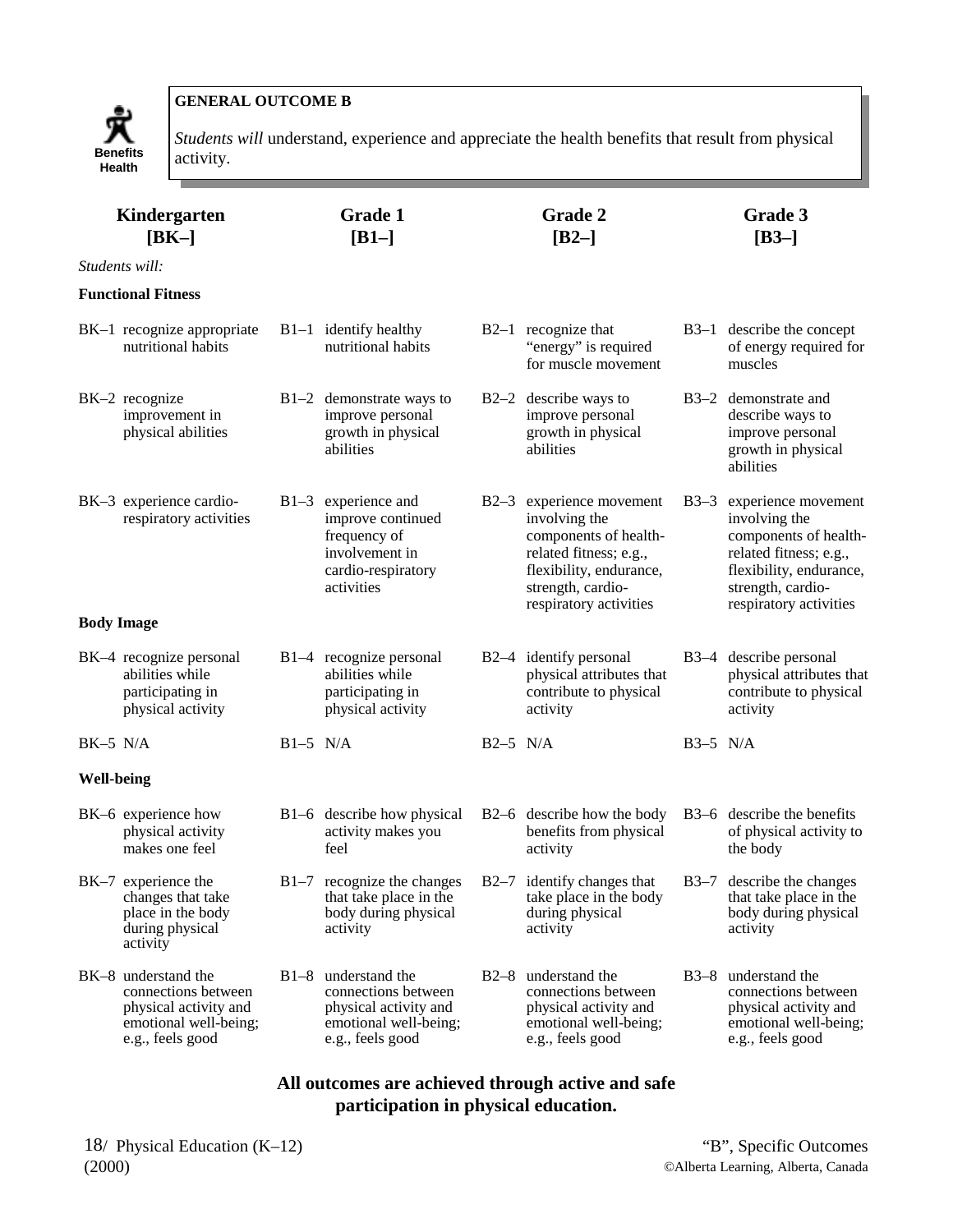

*Students will* understand, experience and appreciate the health benefits that result from physical

|                   | <b>Grade 4</b><br>$[B4-]$                                                                                                                         |            | Grade 5<br>$[B5-]$                                                                                                                                                                    |          | Grade 6<br>$[B6-]$                                                                                                                                                      |  |  |  |  |
|-------------------|---------------------------------------------------------------------------------------------------------------------------------------------------|------------|---------------------------------------------------------------------------------------------------------------------------------------------------------------------------------------|----------|-------------------------------------------------------------------------------------------------------------------------------------------------------------------------|--|--|--|--|
|                   | Students will:                                                                                                                                    |            |                                                                                                                                                                                       |          |                                                                                                                                                                         |  |  |  |  |
|                   | <b>Functional Fitness</b>                                                                                                                         |            |                                                                                                                                                                                       |          |                                                                                                                                                                         |  |  |  |  |
|                   | B4-1 identify the nutritional needs<br>related to physical activity                                                                               |            | B5-1 explain the relationship between<br>nutritional habits and physical<br>activity                                                                                                  |          | B6-1 explain the relationship between<br>nutritional habits and<br>performance in physical activity                                                                     |  |  |  |  |
|                   | B4-2 demonstrate and describe ways<br>to achieve a personal functional<br>level of physical fitness through<br>participation in physical activity |            | B5-2 demonstrate and select ways to<br>achieve a personal functional<br>level of physical fitness through<br>participation in physical activity                                       |          | B6-2 demonstrate and select ways to<br>achieve a personal functional<br>level of physical fitness through<br>participation in physical activity                         |  |  |  |  |
| $B4-3$            | experience movement,<br>involving components of fitness                                                                                           |            | B5-3 identify and explain the<br>importance of the components<br>of fitness to health and well-<br>being; e.g., strength, endurance,<br>flexibility, cardio-respiratory<br>activities |          | B6-3 explain the components of<br>fitness; e.g., strength,<br>endurance, flexibility, cardio-<br>respiratory activities, and relate<br>these to personal fitness level  |  |  |  |  |
|                   | <b>Body Image</b>                                                                                                                                 |            |                                                                                                                                                                                       |          |                                                                                                                                                                         |  |  |  |  |
|                   | B4-4 recognize and personally<br>acknowledge individual and<br>other attributes that contribute<br>to physical activity                           |            | B5-4 acknowledge and accept<br>individual differences in body<br>shapes and how different body<br>types contribute to positive<br>involvement in physical<br>activities               |          | B6-4 acknowledge and accept<br>individual differences in body<br>shapes and how different body<br>types contribute to positive<br>involvement in physical<br>activities |  |  |  |  |
| $B4-5$ N/A        |                                                                                                                                                   | $B5-5$ N/A |                                                                                                                                                                                       | B6-5 N/A |                                                                                                                                                                         |  |  |  |  |
| <b>Well-being</b> |                                                                                                                                                   |            |                                                                                                                                                                                       |          |                                                                                                                                                                         |  |  |  |  |
|                   | B4-6 describe positive benefits<br>gained from physical activity;<br>e.g., physically, emotionally,<br>socially                                   |            | B5-6 infer positive benefits gained<br>from specific physical activities                                                                                                              |          | B6–6 identify and plan for personal<br>positive benefits from specific<br>physical activity                                                                             |  |  |  |  |
| B4–7              | demonstrate changes that take<br>place in the body during<br>physical activity                                                                    |            | B5-7 describe how physical activity<br>influences physical fitness and<br>the body systems                                                                                            |          | B6–7 describe and chart individual<br>fitness changes as a result of<br>engaging in physical activity                                                                   |  |  |  |  |
| B4–8              | understand the connection<br>between physical activity, stress<br>management and relaxation                                                       |            | B5–8 understand the connection<br>between physical activity, stress<br>management and relaxation                                                                                      |          | B6-8 understand the connection<br>between physical activity, stress<br>management and relaxation                                                                        |  |  |  |  |
|                   | All outcomes are achieved through active and safe<br>participation in physical education.                                                         |            |                                                                                                                                                                                       |          |                                                                                                                                                                         |  |  |  |  |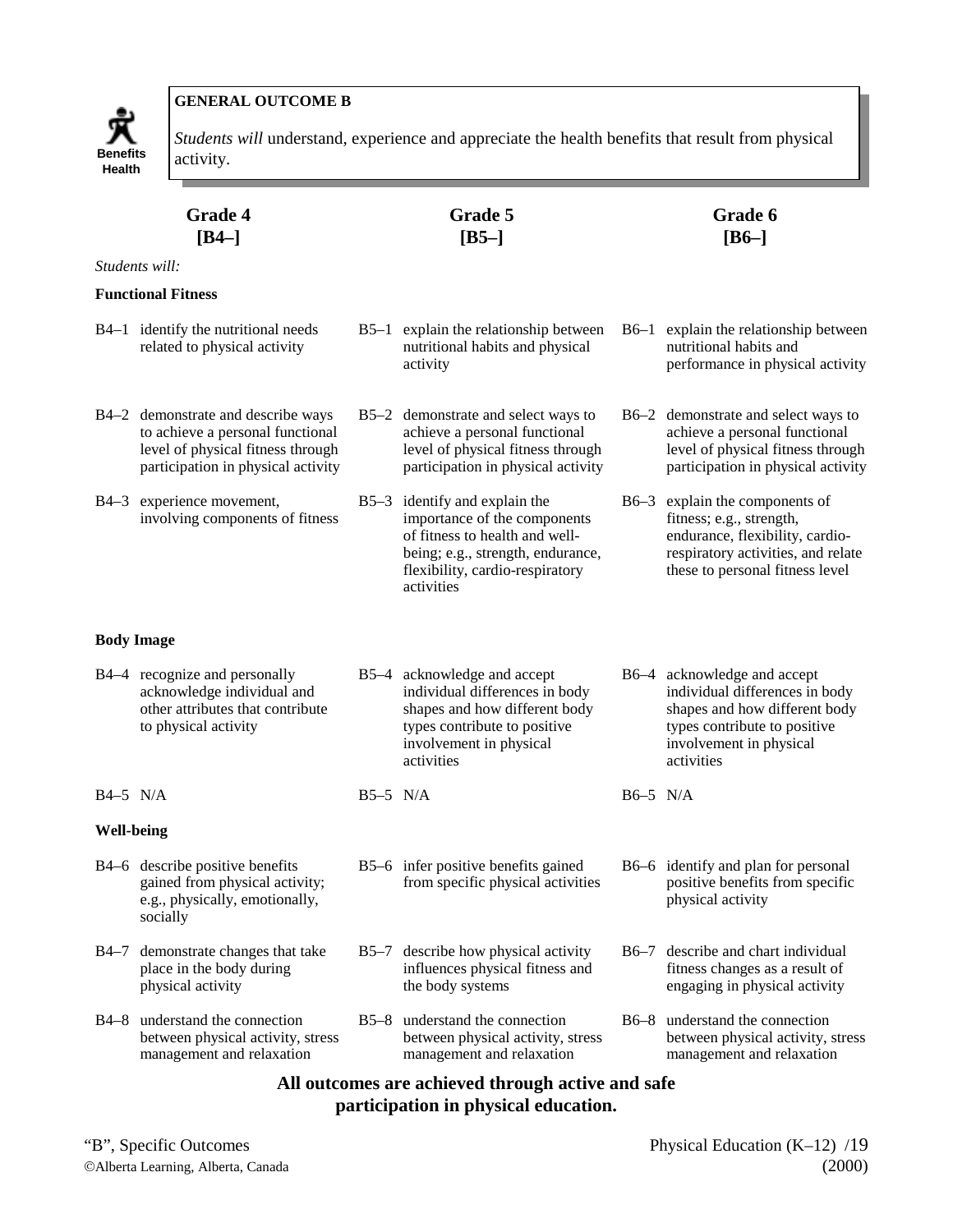

*Students will* understand, experience and appreciate the health benefits that result from physical

|            | Grade 7<br>$[B7-]$                                                                                                                                                                                       | Grade 8<br>$[B8-]$ |                                                                                                                                              |  | Grade 9<br>$[B9-]$                                                                                                                                    |  |  |  |  |
|------------|----------------------------------------------------------------------------------------------------------------------------------------------------------------------------------------------------------|--------------------|----------------------------------------------------------------------------------------------------------------------------------------------|--|-------------------------------------------------------------------------------------------------------------------------------------------------------|--|--|--|--|
|            | Students will:                                                                                                                                                                                           |                    |                                                                                                                                              |  |                                                                                                                                                       |  |  |  |  |
|            | <b>Functional Fitness</b>                                                                                                                                                                                |                    |                                                                                                                                              |  |                                                                                                                                                       |  |  |  |  |
|            | B7-1 analyze personal nutritional<br>habits and how they relate to<br>performance in physical activity                                                                                                   |                    | B8-1 monitor and analyze a personal<br>nutrition plan that affects<br>physical performance                                                   |  | B9-1 design, monitor and personally<br>analyze nutrition programs that<br>will affect physical performance                                            |  |  |  |  |
|            | B7-2 demonstrate and evaluate ways<br>to achieve a personal functional<br>level of physical fitness                                                                                                      |                    | B8-2 demonstrate and monitor ways<br>to achieve a personal functional<br>level of physical fitness                                           |  | B9-2 demonstrate, monitor and<br>analyze ways to achieve a<br>personal functional level of<br>physical fitness                                        |  |  |  |  |
|            | B7-3 explain the components of<br>fitness; e.g., strength,<br>endurance, flexibility, cardio-<br>respiratory activity; analyze<br>individual abilities and<br>formulate an individual plan for<br>growth |                    | B8-3 explain fitness components and<br>principles of training, and<br>formulate individual plans for<br>personal physical fitness            |  | B9-3 design and implement a<br>personal fitness and activity<br>plan, using the principles of<br>training: frequency intensity,<br>duration           |  |  |  |  |
|            | Body Image                                                                                                                                                                                               |                    |                                                                                                                                              |  |                                                                                                                                                       |  |  |  |  |
|            | B7-4 identify different body types<br>and how all types can contribute<br>to, or participate positively in,<br>physical activity                                                                         |                    | B8-4 acknowledge the perceptions<br>that occur as a result of media<br>influence on body types in<br>relation to physically active<br>images |  | B9-4 acknowledge and analyze the<br>media and peer influences on<br>body image                                                                        |  |  |  |  |
|            | B7-5 discuss performance-enhancing<br>substances as a part of the<br>negative effect on physical<br>activity                                                                                             |                    | B8-5 discuss performance-enhancing<br>substances and how they can<br>affect body type in relation to<br>physical activity                    |  | B9-5 discuss the effects of<br>performance-enhancing<br>substances on body type and<br>body image as a part of physical<br>activity                   |  |  |  |  |
| Well-being |                                                                                                                                                                                                          |                    |                                                                                                                                              |  |                                                                                                                                                       |  |  |  |  |
|            | B7-6 identify and explain the effects<br>of exercise on the body systems<br>before, during and after exercise                                                                                            |                    | B8–6 analyze the personal effects of<br>exercise on the body systems<br>before, during and after exercise                                    |  | B9–6 analyze and explain the effects<br>that nutrition, fitness and<br>physical activity have on body<br>systems before, during and after<br>exercise |  |  |  |  |
|            | B7-7 interpret personal fitness<br>changes as a result of physical<br>activity                                                                                                                           |                    | B8-7 monitor, analyze and assess<br>fitness changes as a result of<br>physical activity                                                      |  | B9-7 monitor, analyze and assess<br>fitness changes as a result of<br>physical activity                                                               |  |  |  |  |
|            | B7-8 understand the connection<br>between physical activity, stress<br>management and relaxation                                                                                                         |                    | B8-8 describe and perform<br>appropriate physical activities<br>for personal stress management<br>and relaxation                             |  | B9-8 select and perform appropriate<br>physical activities for personal<br>stress management and<br>relaxation                                        |  |  |  |  |
|            | All outcomes are achieved through active and safe                                                                                                                                                        |                    |                                                                                                                                              |  |                                                                                                                                                       |  |  |  |  |

# **participation in physical education.**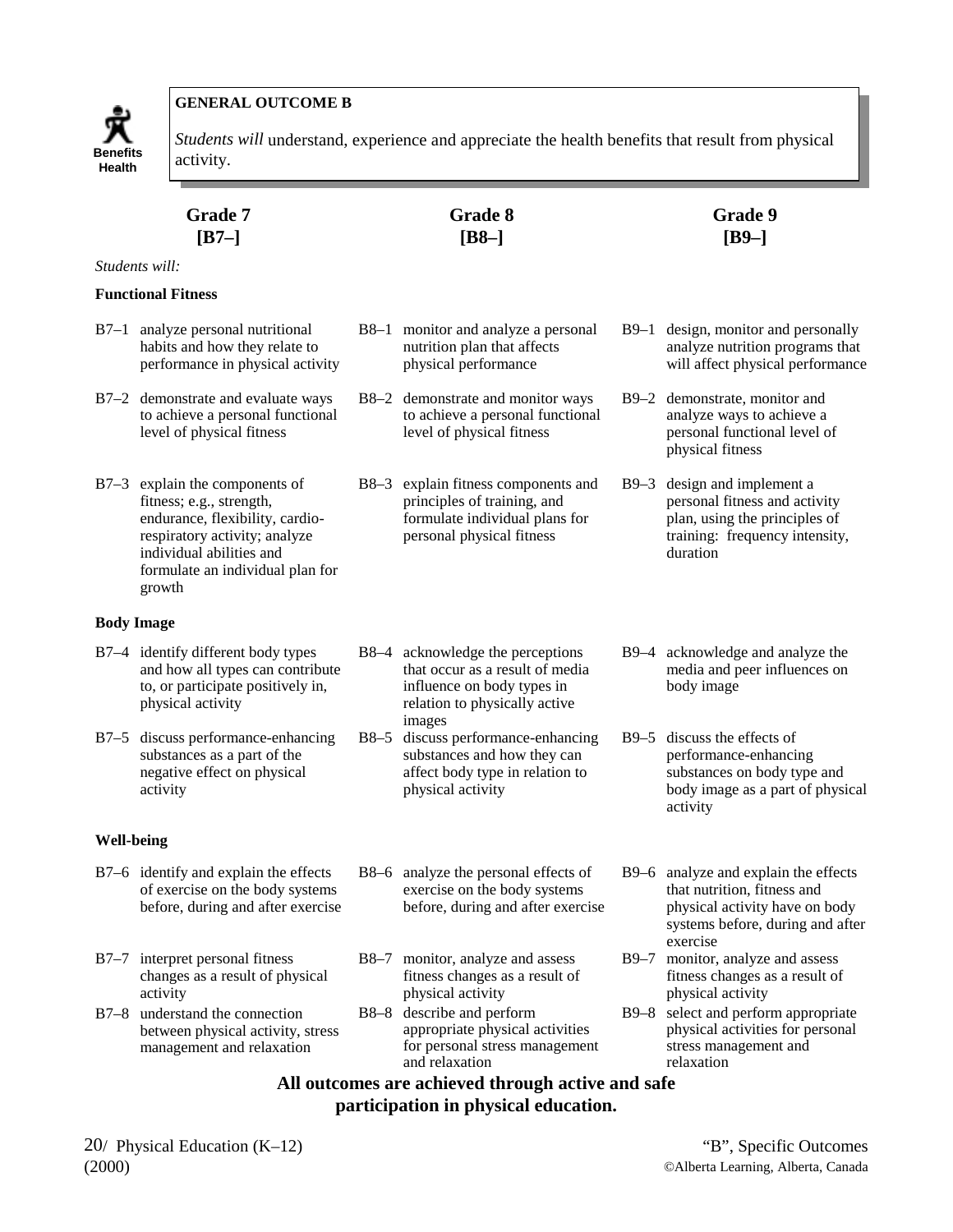

*Students will* understand, experience and appreciate the health benefits that result from physical

## **Physical Education 10 [B10–]**

*Students will:*

#### **Functional Fitness**

- B10–1 design, analyze and modify nutrition programs that will positively affect performance in physical activity
- B10–2 demonstrate, monitor, analyze and reflect upon ways to achieve a personal functional level of physical fitness
- B10–3 plan, assess and maintain personal fitness, using the principles of training: frequency, intensity, duration

#### **Body Image**

- B10–4 acknowledge and analyze the media and peer influences on body image
- B10–5 discuss the effects of performance-enhancing substances on body type and body image as a part of physical activity

#### **Well-being**

- B10–6 clarify the positive benefits that B20–6 analyze the positive benefits occur as a result of participation in physical activity
- B10–7 understand the consequences and risks associated with an inactive lifestyle; e.g., the benefits of a healthy heart versus the need for emergency cardiac care (CPR)
- B10–8 select and perform appropriate physical activities for personal stress management and relaxation

# **Physical Education 20 [B20–]**

- B20–1 compare and contrast different nutrition programs that will positively affect performance in physical activity; e.g., preand post-competition
- B20–2 add to the variety of ways for achieving a personal functional fitness level
- B20–3 plan, assess and maintain personal fitness, using the principles of training: progression, overload and specificity
- B20–4 interpret the impact of the media and peer influences on body image
- B20–5 discuss the effects of performance-enhancing substances on body type and body image as a part of physical activity
- gained from physical activity

B20–7 understand the consequences and risks associated with an inactive lifestyle

B20–8 design and implement a plan for personal stress management

#### **Physical Education 30 [B30–]**

- B30–1 design and justify nutrition plans that will positively affect performance for a variety of physical activities; e.g., triathlon training versus fitness maintenance
- B30–2 appraise different activities and their effects on a personal functional level of fitness
- B30–3 evaluate, monitor and adapt fitness plans for self and others, applying the principles of training
- B30–4 interpret and evaluate the impact of the media and peer influences on body image
- B30–5 discuss the effects of performance-enhancing substances on body type and body image as a part of physical activity
- B30–6 predict the positive benefits gained from physical activity
- B30–7 understand the consequences and risks associated with an inactive lifestyle
- B30–8 monitor and evaluate the plan for personal stress management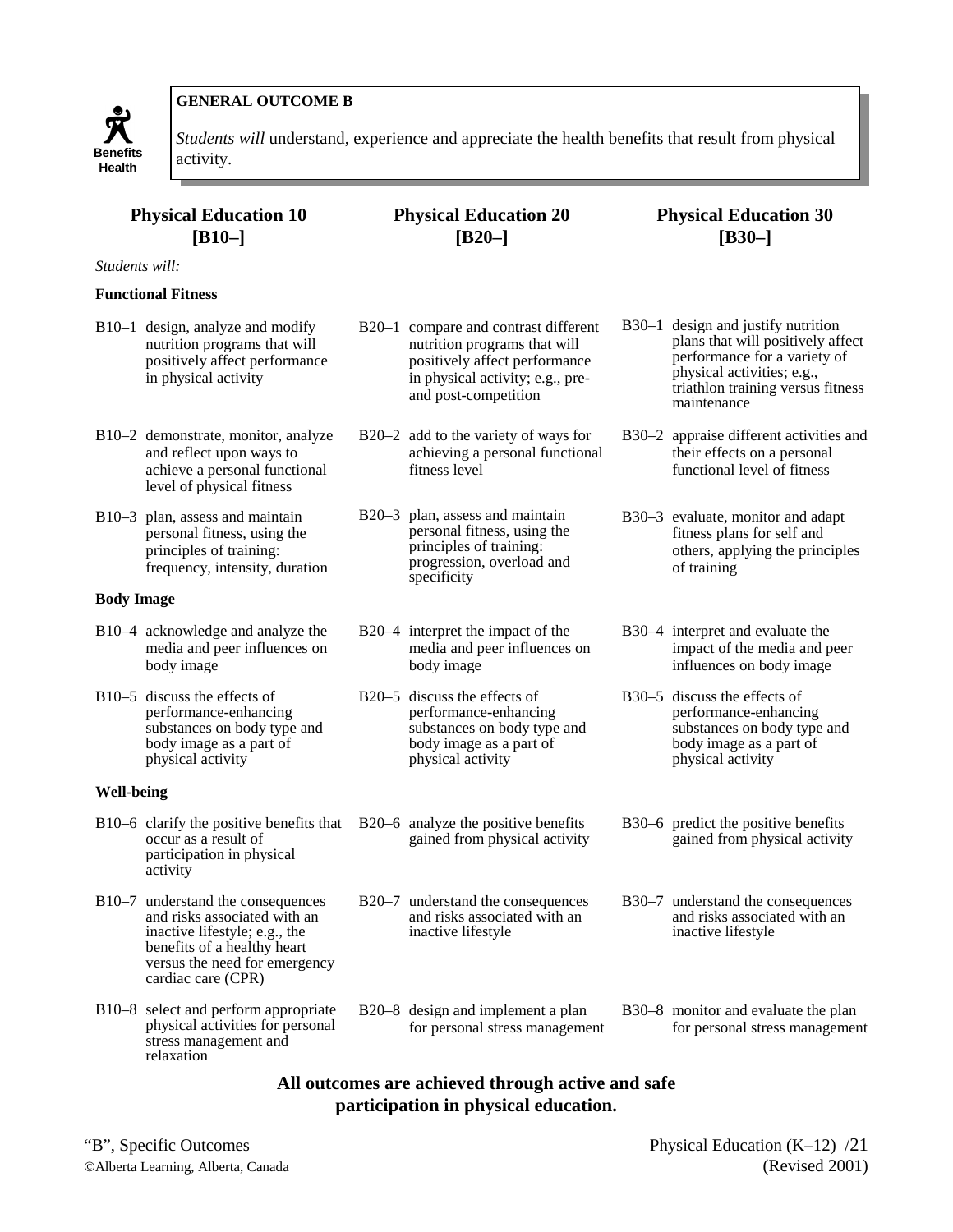

*Students will* interact positively with others.

|                  | Kindergarten<br><b>Grade 1</b><br>$[CI-]$<br>$[CK-]$                                    |            | Grade 2<br>$[C2-]$                                                                                |            | Grade 3<br>$[C3-]$                                                                                                        |            |                                                                                                                              |
|------------------|-----------------------------------------------------------------------------------------|------------|---------------------------------------------------------------------------------------------------|------------|---------------------------------------------------------------------------------------------------------------------------|------------|------------------------------------------------------------------------------------------------------------------------------|
|                  | Students will:                                                                          |            |                                                                                                   |            |                                                                                                                           |            |                                                                                                                              |
|                  | <b>Communication</b>                                                                    |            |                                                                                                   |            |                                                                                                                           |            |                                                                                                                              |
|                  | $CK-1$ begin to develop<br>respectful<br>communication skills<br>appropriate to context |            | $C1-1$ develop and<br>demonstrate<br>respectful<br>communication skills<br>appropriate to context |            | $C2-1$ identify and<br>demonstrate<br>respectful<br>communication skills<br>appropriate to context                        |            | $C3-1$ describe and<br>demonstrate<br>respectful<br>communication skills<br>appropriate to context                           |
| $CK-2$ N/A       |                                                                                         | $C1-2$ N/A |                                                                                                   | $C2-2$ N/A |                                                                                                                           | $C3-2$ N/A |                                                                                                                              |
| <b>Fair Play</b> |                                                                                         |            |                                                                                                   |            |                                                                                                                           |            |                                                                                                                              |
|                  | CK-3 identify and<br>demonstrate etiquette<br>and fair play                             |            | $C1-3$ identify and<br>demonstrate etiquette<br>and fair play                                     |            | $C2-3$ identify and<br>demonstrate etiquette<br>and fair play                                                             |            | C3-3 identify and<br>demonstrate etiquette<br>and fair play                                                                  |
| Leadership       |                                                                                         |            |                                                                                                   |            |                                                                                                                           |            |                                                                                                                              |
|                  | CK-4 experience different<br>roles in a variety of<br>physical activities               |            | $C1-4$ identify different roles<br>in a variety of<br>physical activities                         |            | C2-4 accept responsibility<br>for assigned roles<br>while participating in<br>physical activity                           |            | C3-4 accept responsibility<br>for assigned roles<br>while participating in<br>physical activity                              |
| <b>Teamwork</b>  |                                                                                         |            |                                                                                                   |            |                                                                                                                           |            |                                                                                                                              |
|                  | $CK-5$ display a willingness<br>to play alongside<br>others                             |            | $C1-5$ display a willingness<br>to play cooperatively<br>with others in large<br>and small groups |            | $C2-5$ display a willingness<br>to play cooperatively<br>with others of various<br>abilities, in large or<br>small groups |            | $C3-5$ display a willingness<br>to share ideas, space<br>and equipment when<br>participating<br>cooperatively with<br>others |
| $CK-6$ N/A       |                                                                                         | $C1-6$ N/A |                                                                                                   | $C2-6$ N/A |                                                                                                                           | $C3-6$ N/A |                                                                                                                              |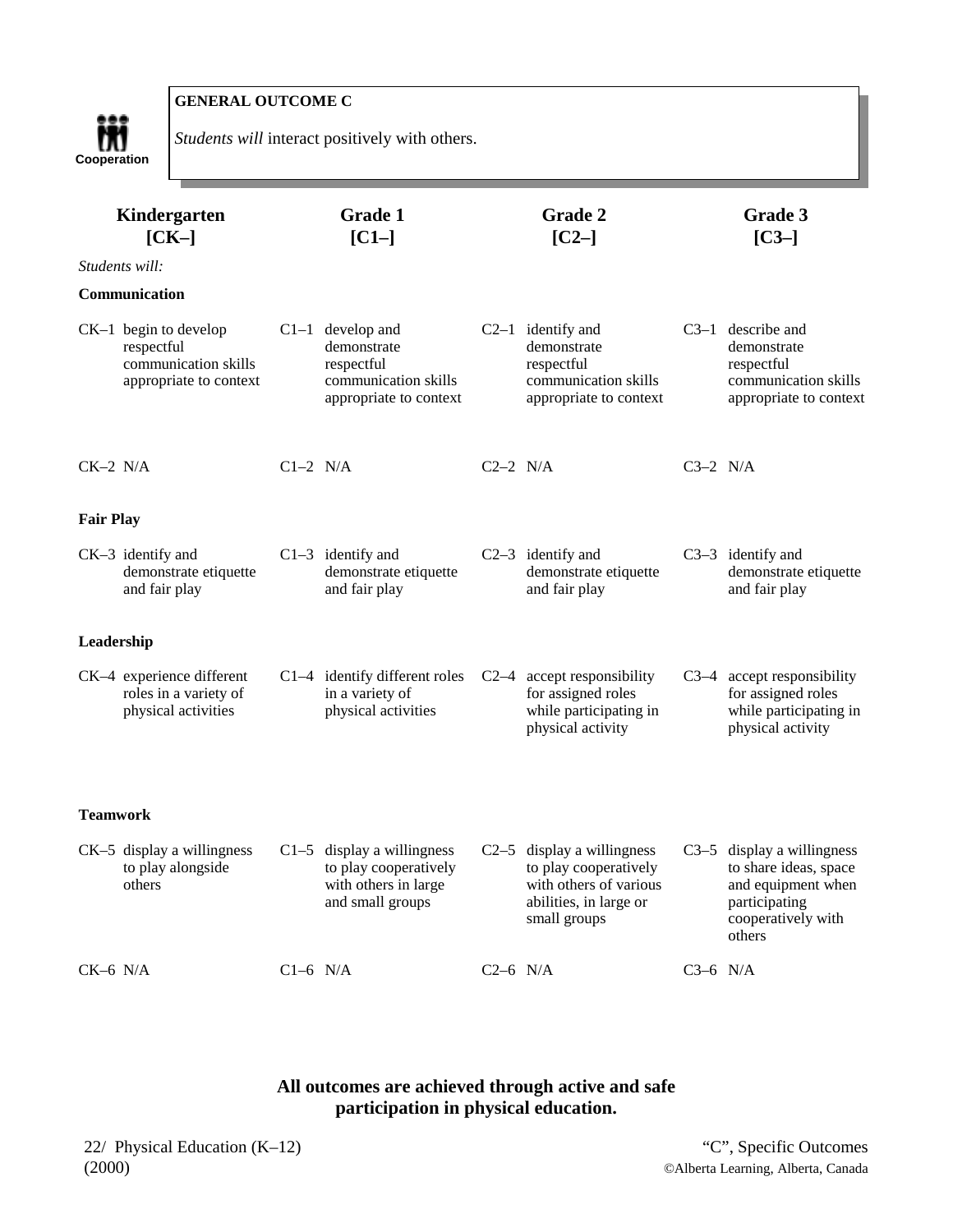

*Students will* interact positively with others.

| Grade 4<br>$\left[ C4-\right]$ |                                                                                                                                                                                                                |            | Grade 5<br>$[C5-]$                                                                                                                                                                                             |            | Grade 6<br>$[CG-]$                                                                                                                                                                                                       |
|--------------------------------|----------------------------------------------------------------------------------------------------------------------------------------------------------------------------------------------------------------|------------|----------------------------------------------------------------------------------------------------------------------------------------------------------------------------------------------------------------|------------|--------------------------------------------------------------------------------------------------------------------------------------------------------------------------------------------------------------------------|
|                                | Students will:                                                                                                                                                                                                 |            |                                                                                                                                                                                                                |            |                                                                                                                                                                                                                          |
|                                | Communication                                                                                                                                                                                                  |            |                                                                                                                                                                                                                |            |                                                                                                                                                                                                                          |
|                                | C4-1 articulate and demonstrate<br>respectful communication skills<br>appropriate to context                                                                                                                   |            | $C5-1$ identify and demonstrate<br>respectful communication skills<br>appropriate to cooperative<br>participation in physical activity                                                                         |            | $C6-1$ identify and demonstrate<br>respectful communication skills<br>appropriate to various physical<br>activities and that reflect<br>feelings, ideas and experiences                                                  |
| $C4-2$ N/A                     |                                                                                                                                                                                                                | $C5-2$ N/A |                                                                                                                                                                                                                | $C6-2$ N/A |                                                                                                                                                                                                                          |
| Fair Play                      |                                                                                                                                                                                                                |            |                                                                                                                                                                                                                |            |                                                                                                                                                                                                                          |
|                                | C4-3 identify and demonstrate<br>etiquette and fair play                                                                                                                                                       |            | $C5-3$ demonstrate etiquette and fair<br>play                                                                                                                                                                  |            | $C6-3$ demonstrate etiquette and fair<br>play                                                                                                                                                                            |
| Leadership                     |                                                                                                                                                                                                                |            |                                                                                                                                                                                                                |            |                                                                                                                                                                                                                          |
|                                | C4-4 select and demonstrate<br>responsibility for assigned roles<br>while participating in physical<br>activity; and, accept ideas from<br>others that relate to<br>changing/adapting, movement<br>experiences |            | C5-4 select and demonstrate<br>responsibility for various roles<br>while participating in physical<br>education; and, accept ideas<br>from others that relate to<br>changing/adapting, movement<br>experiences |            | C6-4 identify and then take<br>responsibility for various roles<br>while participating in physical<br>activity; and, identify leadership<br>and followership skills used<br>while participating in physical<br>education |
| Teamwork                       |                                                                                                                                                                                                                |            |                                                                                                                                                                                                                |            |                                                                                                                                                                                                                          |
|                                | C4-5 participate cooperatively in<br>group activities                                                                                                                                                          |            | $C5-5$ identify and demonstrate<br>practices that contribute to<br>teamwork                                                                                                                                    |            | C6-5 describe and demonstrate<br>practices that contribute to<br>teamwork                                                                                                                                                |
|                                | C4-6 identify and demonstrate<br>positive behaviours that show<br>respect for self and others                                                                                                                  |            | C5-6 identify and demonstrate<br>positive behaviours that show<br>respect for self and others                                                                                                                  |            | C6–6 identify and demonstrate<br>positive behaviours that show<br>respect for self and others                                                                                                                            |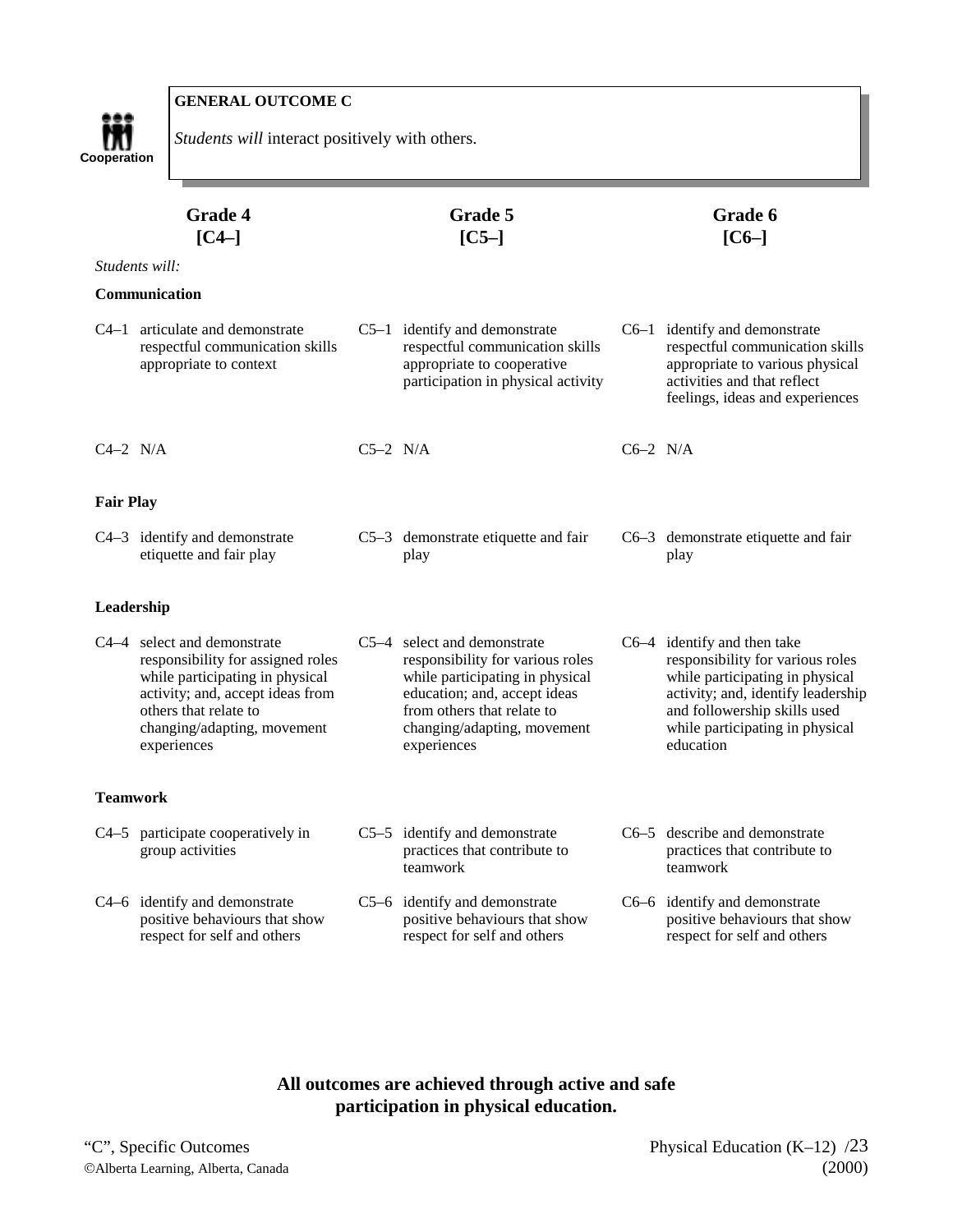# m **Cooperation**

**GENERAL OUTCOME C**

*Students will* interact positively with others.

| Grade 7<br>$[C7-]$ |                                                                                                                                                                                                                                |  | Grade 8<br>$[C8-]$                                                                                                                            | Grade 9<br>$[C9-]$ |                                                                                                                                               |
|--------------------|--------------------------------------------------------------------------------------------------------------------------------------------------------------------------------------------------------------------------------|--|-----------------------------------------------------------------------------------------------------------------------------------------------|--------------------|-----------------------------------------------------------------------------------------------------------------------------------------------|
|                    | Students will:                                                                                                                                                                                                                 |  |                                                                                                                                               |                    |                                                                                                                                               |
|                    | Communication                                                                                                                                                                                                                  |  |                                                                                                                                               |                    |                                                                                                                                               |
|                    | $C7-1$ communicate thoughts and<br>feelings in an appropriate<br>respectful manner as they relate<br>to participation in physical<br>activity                                                                                  |  | $C8-1$ communicate thoughts and<br>feelings in an appropriate<br>respectful manner as they relate<br>to participation in physical<br>activity |                    | $C9-1$ communicate thoughts and<br>feelings in an appropriate<br>respectful manner as they relate<br>to participation in physical<br>activity |
|                    | $C7-2$ identify positive active living<br>role models                                                                                                                                                                          |  | C8-2 discuss positive active living<br>role models                                                                                            |                    | $C9-2$ identify and discuss the positive<br>behaviours that are<br>demonstrated by active living<br>role models                               |
| <b>Fair Play</b>   |                                                                                                                                                                                                                                |  |                                                                                                                                               |                    |                                                                                                                                               |
|                    | $C7-3$ demonstrate etiquette and fair<br>play                                                                                                                                                                                  |  | C8-3 demonstrate etiquette and fair<br>play                                                                                                   |                    | C9-3 demonstrate etiquette and fair<br>play                                                                                                   |
| Leadership         |                                                                                                                                                                                                                                |  |                                                                                                                                               |                    |                                                                                                                                               |
|                    | $C7-4$ identify and then take<br>responsibility for various roles<br>while participating in physical<br>activity; and, identify the<br>leadership and followership<br>skills used while participating in<br>physical education |  | C8-4 describe, apply and practise<br>leadership and followership<br>skills related to physical activity                                       |                    | C9-4 describe, apply, monitor and<br>practise leadership and<br>followership skills related to<br>physical activity                           |
| Teamwork           |                                                                                                                                                                                                                                |  |                                                                                                                                               |                    |                                                                                                                                               |
|                    | $C7-5$ select and apply practices that<br>contribute to teamwork                                                                                                                                                               |  | C8-5 recommend practices that<br>contribute to teamwork                                                                                       |                    | $C9-5$ develop practices that<br>contribute to teamwork                                                                                       |
|                    | C7-6 identify and demonstrate<br>positive behaviours that show<br>respect for self and others                                                                                                                                  |  | C8-6 identify and demonstrate<br>positive behaviours that show<br>respect for self and others                                                 |                    | C9-6 identify and demonstrate<br>positive behaviours that show<br>respect for self and others                                                 |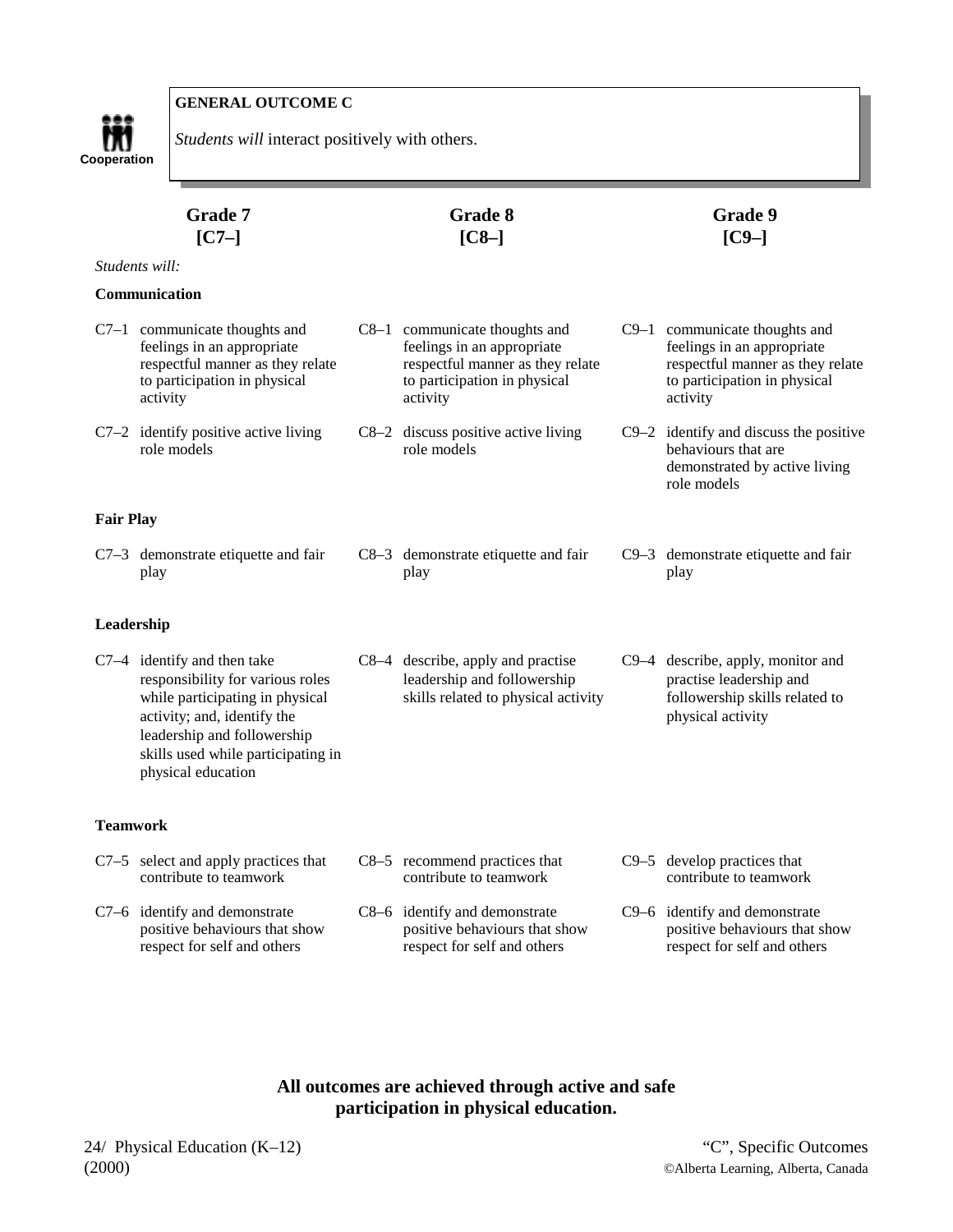



*Students will* interact positively with others.

| <b>Physical Education 10</b><br>$[CI0-]$                                                                                                     | <b>Physical Education 20</b><br>$[C20-]$                                                                                                                                                                                                                                     | <b>Physical Education 30</b><br>$[C30-]$                                                                                                                                                                                                                                     |  |  |
|----------------------------------------------------------------------------------------------------------------------------------------------|------------------------------------------------------------------------------------------------------------------------------------------------------------------------------------------------------------------------------------------------------------------------------|------------------------------------------------------------------------------------------------------------------------------------------------------------------------------------------------------------------------------------------------------------------------------|--|--|
| Students will:                                                                                                                               |                                                                                                                                                                                                                                                                              |                                                                                                                                                                                                                                                                              |  |  |
| Communication                                                                                                                                |                                                                                                                                                                                                                                                                              |                                                                                                                                                                                                                                                                              |  |  |
| C10-1 communicate thoughts and<br>feelings in an appropriate<br>respectful manner as they<br>relate to participation in<br>physical activity | C20-1 communicate thoughts and<br>feelings in an appropriate<br>respectful manner as they<br>relate to participation in<br>physical activity                                                                                                                                 | C30-1 communicate thoughts and<br>feelings in an appropriate<br>respectful manner as they<br>relate to participation in<br>physical activity                                                                                                                                 |  |  |
| $C10-2$ discuss issues related to<br>positive athletic/active living<br>role models                                                          | C20-2 demonstrate an understanding<br>of behaviour appropriate to<br>positive active living role<br>modelling                                                                                                                                                                | C30–2 discuss issues related to active<br>living                                                                                                                                                                                                                             |  |  |
| <b>Fair Play</b>                                                                                                                             |                                                                                                                                                                                                                                                                              |                                                                                                                                                                                                                                                                              |  |  |
| C10-3 demonstrate etiquette and fair<br>play                                                                                                 | C <sub>20</sub> -3 demonstrate etiquette and fair<br>play                                                                                                                                                                                                                    | C30–3 demonstrate etiquette and fair<br>play                                                                                                                                                                                                                                 |  |  |
| Leadership                                                                                                                                   |                                                                                                                                                                                                                                                                              |                                                                                                                                                                                                                                                                              |  |  |
| C10-4 describe, apply, monitor and<br>assess leadership and<br>followership skills related to<br>physical activity                           | C20-4 apply, monitor and assess<br>leadership and followership<br>skills related to physical<br>activities, and demonstrate an<br>understanding of leadership<br>skills related to implementing<br>physical activity events or<br>programs in the school and/or<br>community | C30-4 apply, monitor and assess<br>leadership and followership<br>skills related to physical<br>activities, and demonstrate an<br>understanding of leadership<br>skills related to implementing<br>physical activity events or<br>programs in the school and/or<br>community |  |  |
| <b>Teamwork</b>                                                                                                                              |                                                                                                                                                                                                                                                                              |                                                                                                                                                                                                                                                                              |  |  |
| C10-5 develop and apply practices<br>that contribute to teamwork                                                                             | C <sub>20</sub> –5 develop and apply practices<br>that contribute to teamwork                                                                                                                                                                                                | C30-5 develop and apply practices<br>that contribute to teamwork                                                                                                                                                                                                             |  |  |
| C10-6 identify and demonstrate<br>positive behaviours that show<br>respect for self and others                                               | C20-6 identify and demonstrate<br>positive behaviours that show<br>respect for self and others                                                                                                                                                                               | C30-6 identify and demonstrate<br>positive behaviours that show<br>respect for self and others                                                                                                                                                                               |  |  |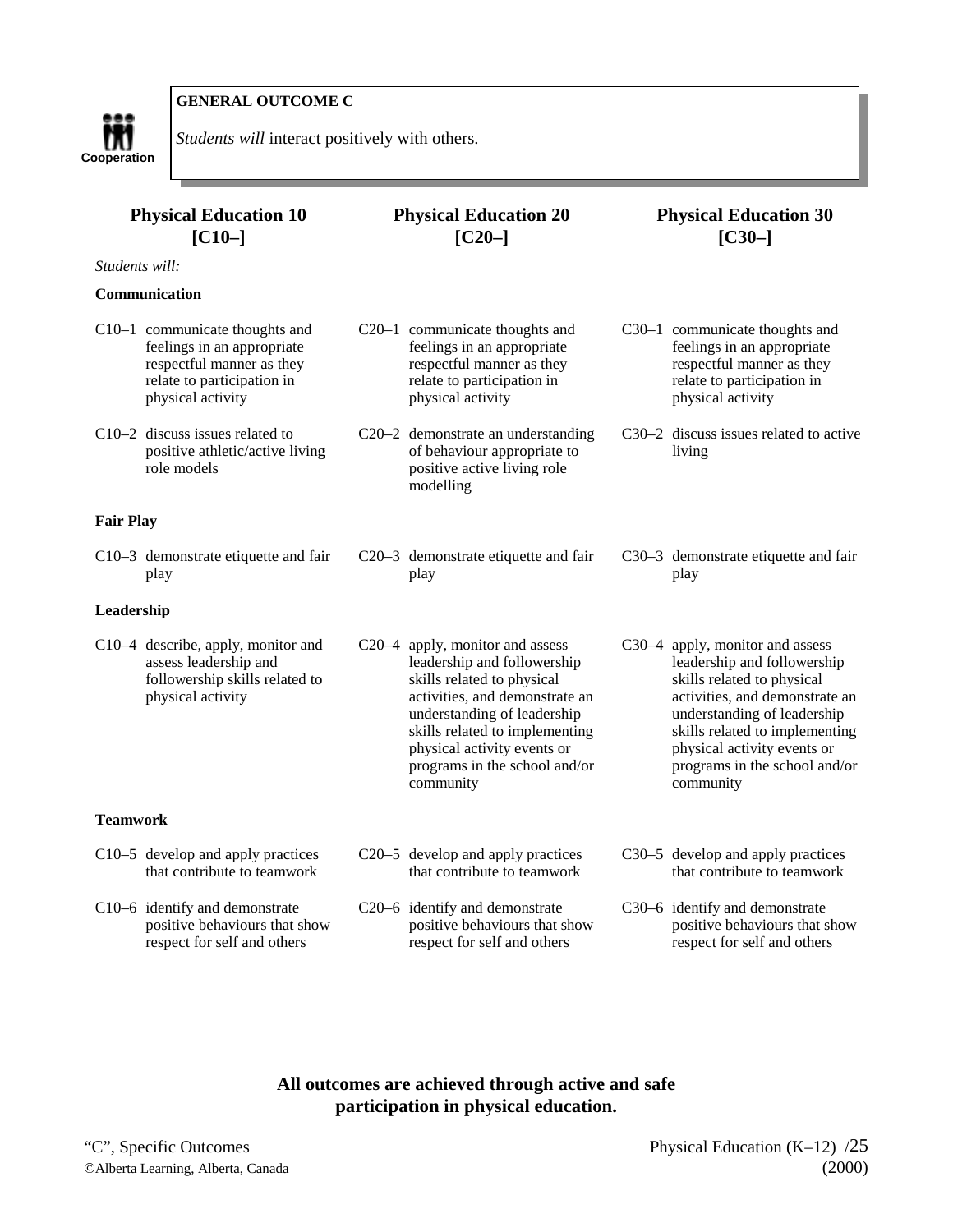

**Do it Daily**  $\ldots$  *Students will* assume responsibility to lead an active way of life.

|               | Kindergarten<br><b>Grade 1</b><br>$[DK-]$<br>$[D1-]$                                                                     |  |                                                                                                                          |        | Grade 2<br>$[D2-]$                                                                                                                                             | Grade 3<br>$[D3-]$ |                                                                                                                                                                |  |
|---------------|--------------------------------------------------------------------------------------------------------------------------|--|--------------------------------------------------------------------------------------------------------------------------|--------|----------------------------------------------------------------------------------------------------------------------------------------------------------------|--------------------|----------------------------------------------------------------------------------------------------------------------------------------------------------------|--|
|               | Students will:                                                                                                           |  |                                                                                                                          |        |                                                                                                                                                                |                    |                                                                                                                                                                |  |
| <b>Effort</b> |                                                                                                                          |  |                                                                                                                          |        |                                                                                                                                                                |                    |                                                                                                                                                                |  |
|               | $DK-1$ show a willingness to<br>participate regularly<br>in short periods of<br>activity with frequent<br>rest intervals |  | $D1-1$ show a willingness to<br>participate regularly<br>in short periods of<br>activity with frequent<br>rest intervals | $D2-1$ | express a willingness<br>to participate<br>regularly in physical<br>education class                                                                            |                    | D3-1 express a willingness<br>to participate<br>regularly in physical<br>education class                                                                       |  |
|               | DK-2 participate with effort<br>in physical activities                                                                   |  | D1-2 demonstrate effort<br>while participating in<br>various activities                                                  |        | D2-2 identify personal<br>factors that encourage<br>movement                                                                                                   |                    | D3-2 describe factors that<br>encourage movement<br>and a personal feeling<br>about movement                                                                   |  |
| <b>Safety</b> |                                                                                                                          |  |                                                                                                                          |        |                                                                                                                                                                |                    |                                                                                                                                                                |  |
|               | $DK-3$ show a willingness to<br>listen to directions<br>and simple<br>explanations                                       |  | $D1-3$ show a willingness to<br>listen to directions<br>and simple<br>explanations                                       |        | $D2-3$ demonstrate the<br>ability to listen to<br>directions, follow<br>rules and routines,<br>and stay on-task while<br>participating in<br>physical activity |                    | $D3-3$ demonstrate the<br>ability to listen to<br>directions, follow<br>rules and routines,<br>and stay on task while<br>participating in<br>physical activity |  |
|               | DK-4 participate in safe<br>warm-up and cool-<br>down activities                                                         |  | D1-4 participate in safe<br>warm-up and cool-<br>down activities                                                         | $D2-4$ | demonstrate and<br>participate in safe<br>warm-up and cool-<br>down activities                                                                                 |                    | D3-4 demonstrate and<br>participate in safe<br>warm-up and cool-<br>down activities                                                                            |  |
|               | DK-5 experience moving<br>safely and sensitively<br>through all<br>environments; e.g.,<br>movement activities            |  | $D1-5$ move safely and<br>sensitively through all<br>environments; e.g.,<br>space awareness<br>activities                |        | D2-5 demonstrate moving<br>safely and sensitively<br>in various<br>environments; e.g.,<br>modified games                                                       |                    | D3-5 tell about safe<br>movement<br>experiences in various<br>environments; e.g.,<br>gymnastic equipment                                                       |  |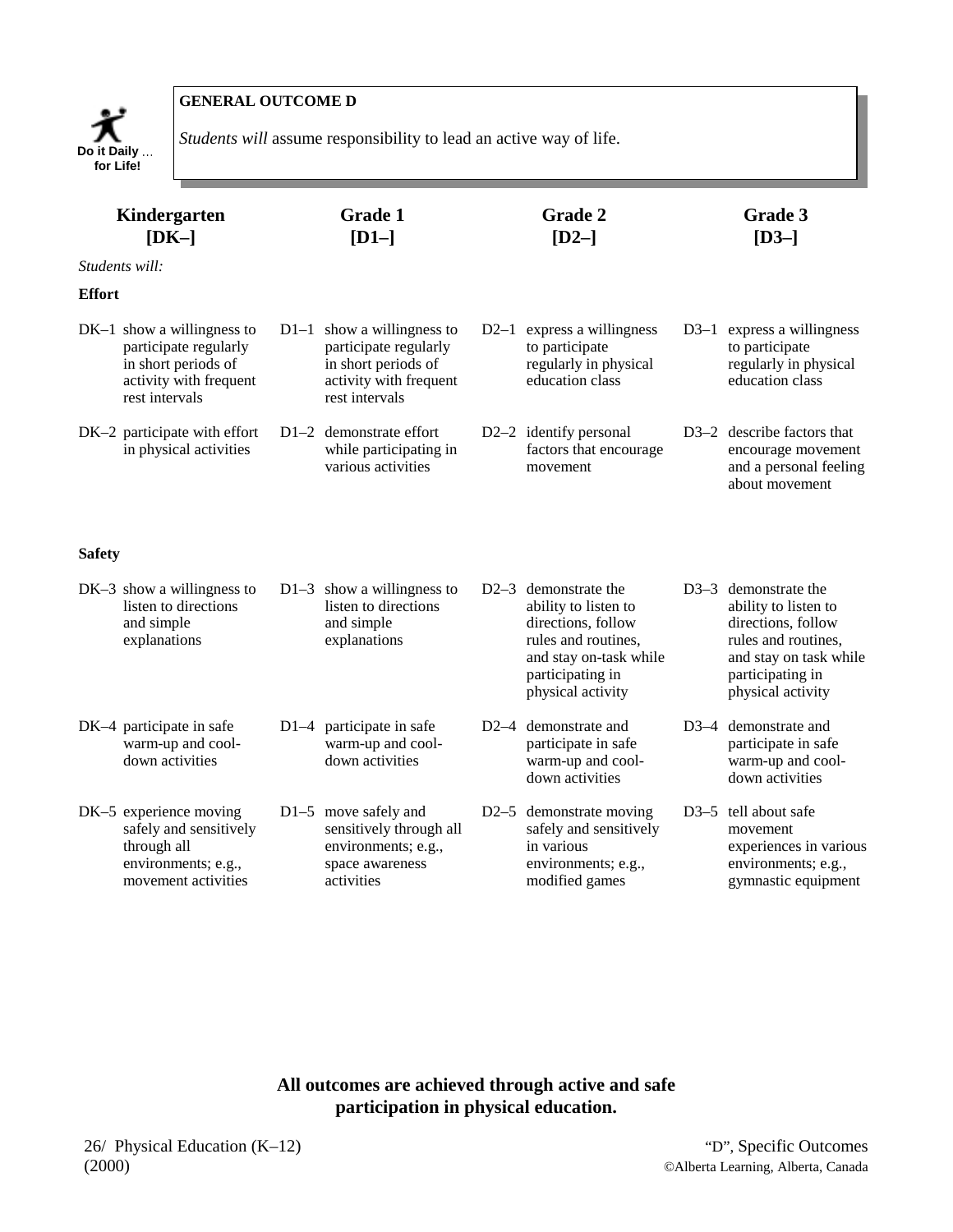

**Students will assume responsibility to lead an active way of life. Do it Daily** ...

| <b>Grade 4</b> | Grade 5 | Grade 6 |
|----------------|---------|---------|
| $[D4-1]$       | $[D5-]$ | $[D6-]$ |
| Students will: |         |         |

#### **Effort**

| $D4-1$ demonstrate a willingness to<br>participate regularly in physical<br>education class | D5-1 participate regularly in physical<br>activity to develop components<br>of health-related fitness and<br>movement skills | D6-1 demonstrate enjoyment of<br>participation through extended<br>effort in physical activity |
|---------------------------------------------------------------------------------------------|------------------------------------------------------------------------------------------------------------------------------|------------------------------------------------------------------------------------------------|
| D4-2 demonstrate factors that<br>encourage movement                                         | D5-2 demonstrate factors that<br>encourage movement                                                                          | $D6-2$ identify and demonstrate<br>strategies that encourage                                   |

#### **Safety**

|      | D4-3 follow rules, routines and<br>procedures for safety in a<br>variety of activities    | D5-3 identify and follow rules,<br>routines and procedures for<br>safety in a variety of activities | D6-3 identify, describe and follow the<br>rules, routines and procedures<br>for safety in a variety of<br>activities from all movement<br>dimensions |
|------|-------------------------------------------------------------------------------------------|-----------------------------------------------------------------------------------------------------|------------------------------------------------------------------------------------------------------------------------------------------------------|
| D4–4 | participate in, and identify the<br>benefits of, safe warm-up and<br>cool-down activities | $D5-4$ participate in, and identify the<br>benefits of, safe warm-up and<br>cool-down activities    | D6-4 participate in, and demonstrate<br>the benefits of, safe warm-up<br>and cool-down activities                                                    |
|      | D4–5 describe how to move safely in<br>various environments; e.g.,<br>skating rink        | D5 $-5$ identify safe practices that<br>promote an active, healthy<br>lifestyle; e.g., water safety | $D6-5$ select simple, safe practices that<br>promote an active, healthy<br>lifestyle; e.g., rules of the road                                        |

# **All outcomes are achieved through active and safe participation in physical education.**

participation and continued

for cycling, inline skating

motivation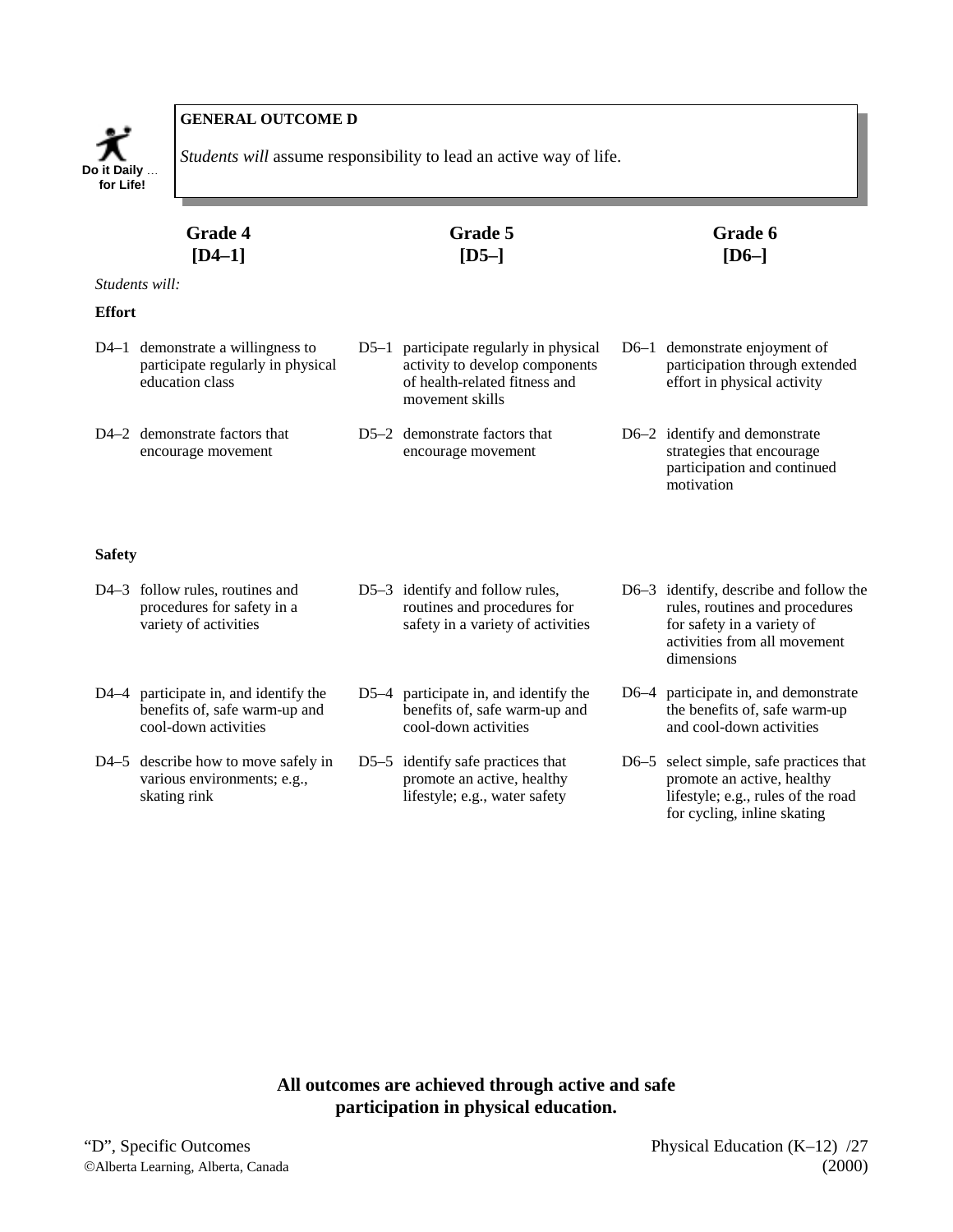

*Students will* assume responsibility to lead an active way of life.

|               | <b>Grade 7</b><br>$[D7-]$                                                         | <b>Grade 8</b><br>$[D8-]$                                                                             | <b>Grade 9</b><br>$[D9-]$                                                             |
|---------------|-----------------------------------------------------------------------------------|-------------------------------------------------------------------------------------------------------|---------------------------------------------------------------------------------------|
|               | <i>Students will:</i>                                                             |                                                                                                       |                                                                                       |
| <b>Effort</b> |                                                                                   |                                                                                                       |                                                                                       |
| $D7-1$        | participate regularly in, and<br>identify the benefits of, an<br>active lifestyle | $D8-1$ participate regularly in, and<br>identify and describe the<br>benefits of, an active lifestyle | D9–1 participate regularly in, and<br>realize the benefits of, an active<br>lifestyle |
|               | $D7-2$ identify and demonstrate<br>strategies that encourage                      | D8-2 develop a personal plan that<br>encourages participation and                                     | D9-2 develop a personal plan that<br>encourages participation and                     |

- $D7$ strategies that encourage participation and continued motivation
- encourages participation and continued motivation
- continued motivation

#### **Safety**

D7–3 identify, describe and follow the D8–3 select and apply rules, routines rules, routines and procedures for safety in a variety of activities in all dimensions and procedures for safety in a variety of activities D9–3 select and apply rules, routines and procedures for safety in a variety of activities from all movement dimensions D7–4 explain the benefits of, and demonstrate safe, warm-up and cool-down activities D8–4 design and perform warm-up and cool-down activities D9–4 analyze, design and perform warm-up and cool-down activities D7–5 recommend safe movement experiences that promote an active, healthy lifestyle; e.g., protective equipment for in-line skating, ball hockey D8–5 appraise or judge movement experiences for safety that promote an active, healthy lifestyle; e.g., safe use of equipment D9–5 design safe movement experiences that promote an active, healthy lifestyle; e.g., student-created games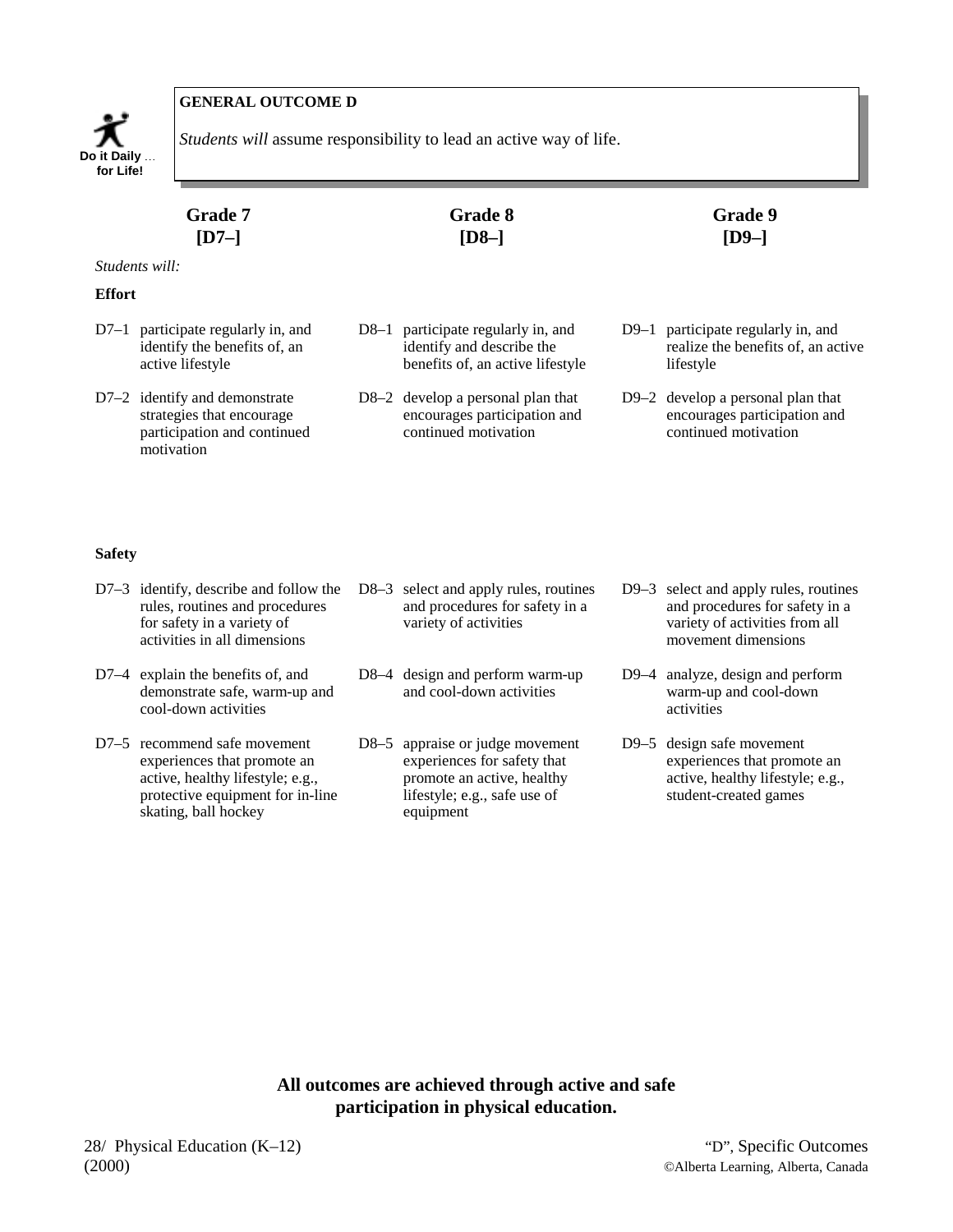

*Students will* assume responsibility to lead an active way of life.

| <b>Physical Education 10</b><br>$[D10-]$                                                                           | <b>Physical Education 20</b><br>$[D20-]$                                                           | <b>Physical Education 30</b><br>$D30-$                                                                                   |  |  |  |
|--------------------------------------------------------------------------------------------------------------------|----------------------------------------------------------------------------------------------------|--------------------------------------------------------------------------------------------------------------------------|--|--|--|
| <i>Students will:</i>                                                                                              |                                                                                                    |                                                                                                                          |  |  |  |
| <b>Effort</b>                                                                                                      |                                                                                                    |                                                                                                                          |  |  |  |
| D <sub>10</sub> –1 demonstrate a commitment to<br>an active lifestyle through<br>participation in and out of class | D <sub>20</sub> –1 model an active lifestyle                                                       | D30-1 model an active lifestyle                                                                                          |  |  |  |
| D10-2 develop a personal plan that is<br>self-motivating and encourages<br>ongoing participation                   | D20 $-2$ refine a personal plan that is<br>self-motivating and encourages<br>ongoing participation | D30-2 recommend future changes and<br>modifications to one's personal<br>plan to maintain a healthy,<br>active lifestyle |  |  |  |
| <b>Safety</b>                                                                                                      |                                                                                                    |                                                                                                                          |  |  |  |
| $D10-3$ select and apply rules, routines<br>and procedures of safety in a                                          | D20–3 develop and apply safety<br>standards and rules in a variety                                 | D30–3 develop and apply safety<br>standards and rules in a variety                                                       |  |  |  |

D10–4 analyze, design and assess warm-up and cool-down activities

variety of activities

D10–5 define and understand first aid principles and survival skills, including cardiopulmonary resuscitation (CPR), as they relate to physical activity; e.g., aquatics; and, demonstrate responsibility for actions taken to address immediate and potential hazards that might affect self and others

standards and rules in a variety of activities

D20–4 analyze, design and assess warm-up and cool-down activities

D20–5 demonstrate first aid principles and survival skills as they relate to physical activity; e.g., camping; and, identify and analyze potential hazards that might affect self and others

standards and rules in a variety of activities

D30–4 analyze, design and assess warm-up and cool-down activities

D30–5 apply the use of first aid principles and survival skills as they relate to physical activity; e.g., athletic training; and, recommend actions that will minimize potential hazards to self and others

**All outcomes are achieved through active and safe participation in physical education.** 

"D", Specific Outcomes Physical Education (K–12) /29 Alberta Learning, Alberta, Canada (Revised 2001)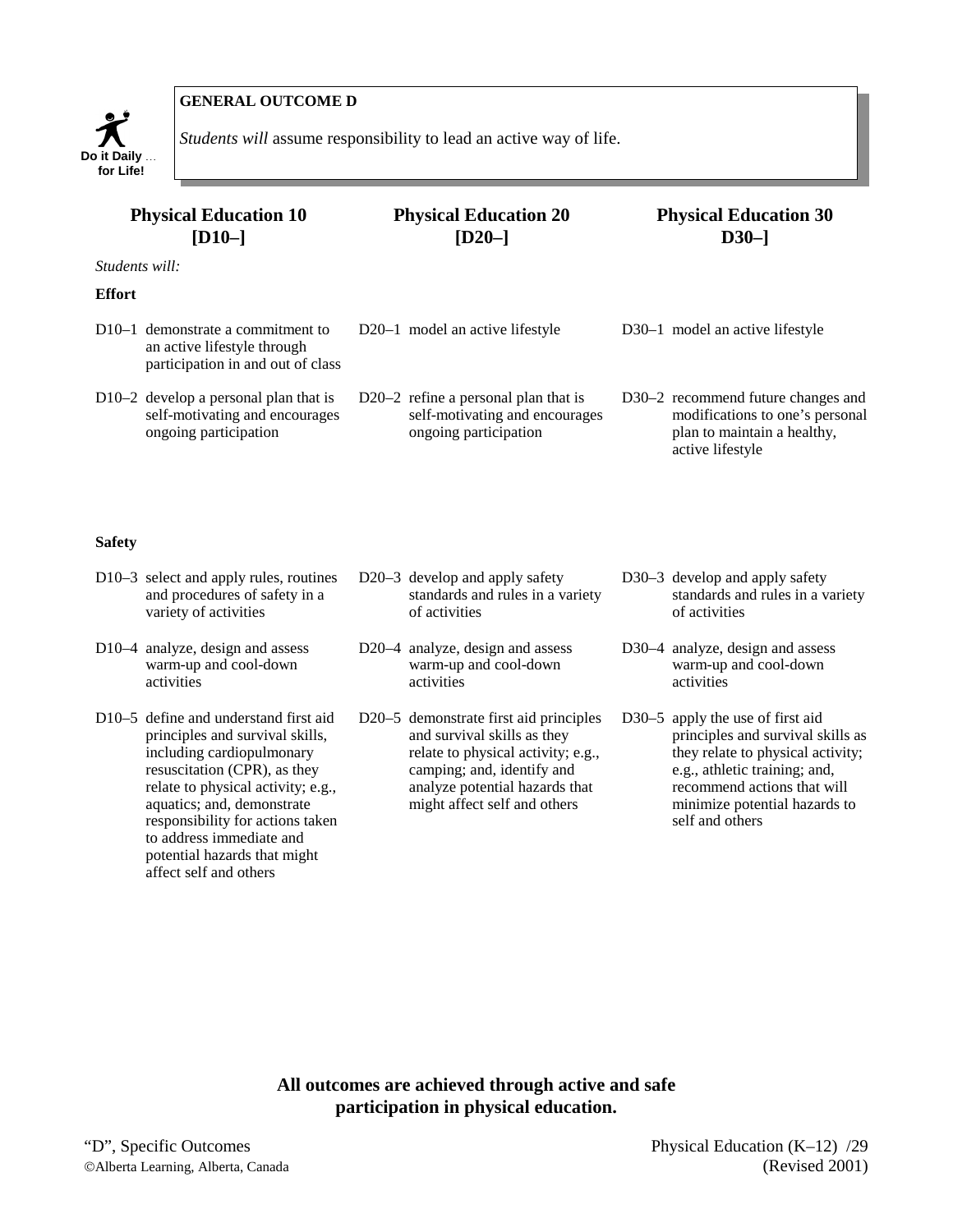

*Students will* assume responsibility to lead an active way of life.

| <b>Grade 1</b><br>Kindergarten<br>$[DK-]$<br>$[D1-]$                                                    |        |                                                                                                         | <b>Grade 2</b><br>$[D2-]$                                                                                                         | Grade 3<br>$[D3-]$                                                                                                                            |
|---------------------------------------------------------------------------------------------------------|--------|---------------------------------------------------------------------------------------------------------|-----------------------------------------------------------------------------------------------------------------------------------|-----------------------------------------------------------------------------------------------------------------------------------------------|
| Students will:                                                                                          |        |                                                                                                         |                                                                                                                                   |                                                                                                                                               |
| <b>Goal Setting/Personal Challenge</b>                                                                  |        |                                                                                                         |                                                                                                                                   |                                                                                                                                               |
| DK-6 participate in a class<br>activity with a group<br>goal; e.g., walk a<br>predetermined<br>distance |        | D1-6 participate in a class<br>activity with a group<br>goal; e.g., walk a<br>predetermined<br>distance | D <sub>2</sub> -6 practise setting a<br>short-term goal<br>related to positive<br>effort to participate in<br>a physical activity | D <sub>3</sub> –6 set and achieve a<br>short-term goal to<br>increase effort and<br>participation in one<br>area of physical<br>activity      |
| $DK-7$ make choices to be<br>involved in a variety<br>of movement<br>experiences                        |        | $D1-7$ try a challenging<br>movement experience<br>based on personal<br>abilities                       | D2 $-7$ identify ways to<br>change an activity to<br>make it a challenge<br>based on personal<br>abilities                        | $D3-7$ identify ways to<br>change an activity to<br>make it a challenge<br>based on personal<br>abilities                                     |
| <b>Active Living in the Community</b>                                                                   |        |                                                                                                         |                                                                                                                                   |                                                                                                                                               |
| DK-8 describe appropriate<br>places for children to<br>play                                             |        | $D1-8$ identify and<br>experience safe places<br>to play in the<br>community                            | D2 $-8$ identify types of<br>physical activities<br>people choose within<br>the community                                         | D3-8 describe types of<br>physical activities<br>people choose within<br>the community and<br>reasons for their<br>choices                    |
| DK-9 make choices to be<br>active                                                                       | $D1-9$ | make decisions to be<br>active                                                                          | D2-9 make appropriate<br>movement choices<br>considering personal<br>space, safety, ability<br>and the surrounding<br>environment | D3-9 make appropriate<br>movement choices<br>with consideration for<br>safety of personal<br>space, ability and<br>surrounding<br>environment |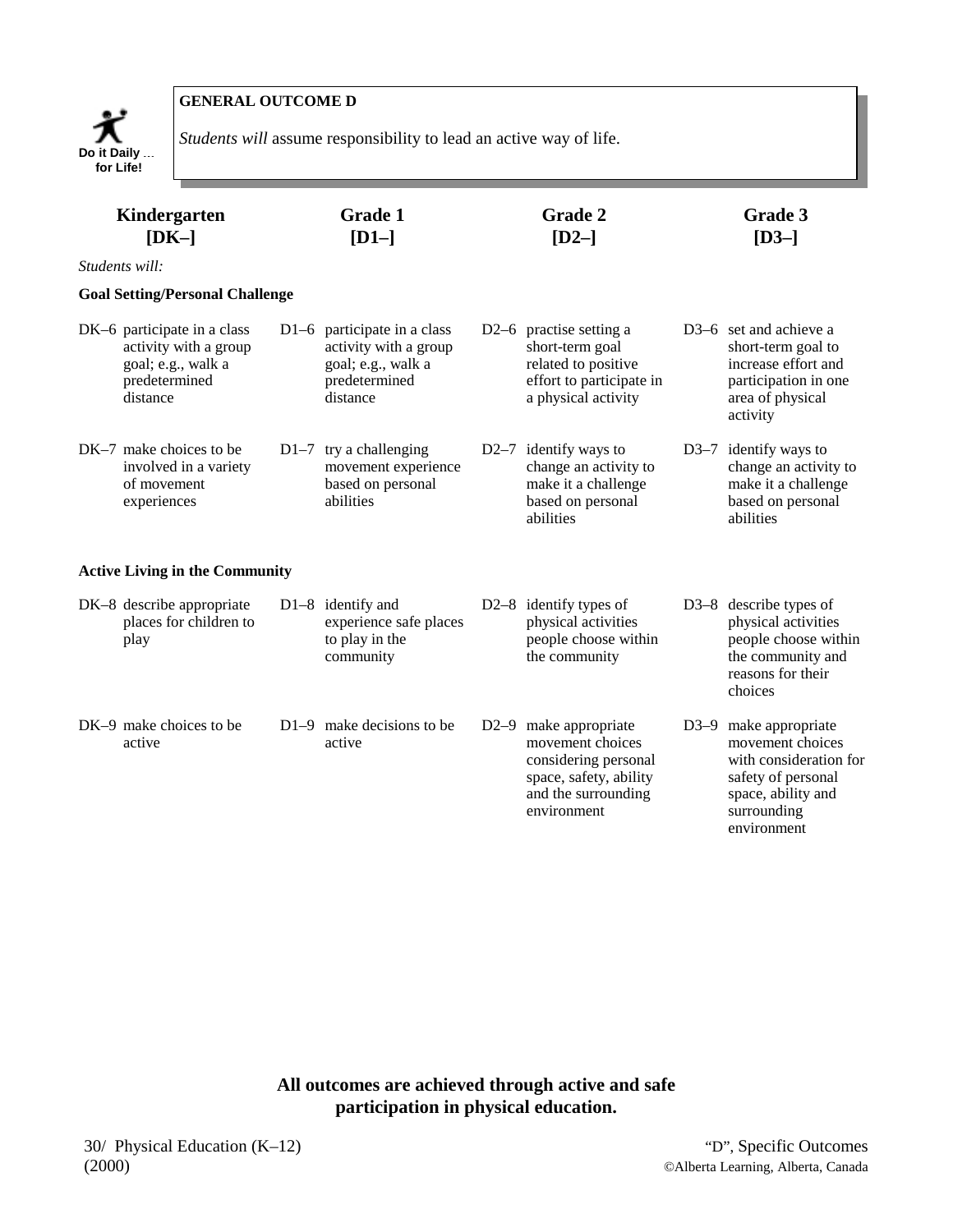

*Students will* assume responsibility to lead an active way of life.

|      | <b>Grade 4</b><br>[ $D4-1$ ]                                                                                         |  | <b>Grade 5</b><br>$[D5-]$                                                                         |        | Grade 6<br>$[D6-]$                                                                                 |  |  |  |
|------|----------------------------------------------------------------------------------------------------------------------|--|---------------------------------------------------------------------------------------------------|--------|----------------------------------------------------------------------------------------------------|--|--|--|
|      | <i>Students will:</i>                                                                                                |  |                                                                                                   |        |                                                                                                    |  |  |  |
|      | <b>Goal Setting/Personal Challenge</b>                                                                               |  |                                                                                                   |        |                                                                                                    |  |  |  |
|      | D4–6 set and achieve a long-term goal<br>to increase effort and<br>participation in one area of<br>physical activity |  | $D5-6$ set long-term goals to improve<br>personal performance based on<br>interests and abilities |        | D6–6 set and modify goals to improve<br>personal performance based on<br>interests and abilities   |  |  |  |
| D4–7 | demonstrate different ways to<br>achieve an activity goal that is<br>personally challenging                          |  | D5–7 demonstrate different ways to<br>achieve an activity goal that is<br>personally challenging  | $D6-7$ | analyze and create different<br>ways to achieve an activity goal<br>that is personally challenging |  |  |  |

#### **Active Living in the Community**

| D4-8 identify how people, facilities<br>and communities influence<br>physical activity      | D5-8 create a strategy to promote<br>participation in physical activity<br>within the school and the<br>community | D6–8 examine factors that influence<br>community decisions to support<br>and promote physical activity                  |
|---------------------------------------------------------------------------------------------|-------------------------------------------------------------------------------------------------------------------|-------------------------------------------------------------------------------------------------------------------------|
| D <sub>4</sub> –9 make decisions to be active<br>within group activities or<br>individually | D5-9 identify factors made to be<br>active within group or<br>individual activities on a daily<br><b>basis</b>    | D6–9 choose and actively participate<br>in a new group or individual<br>activity that encourages daily<br>participation |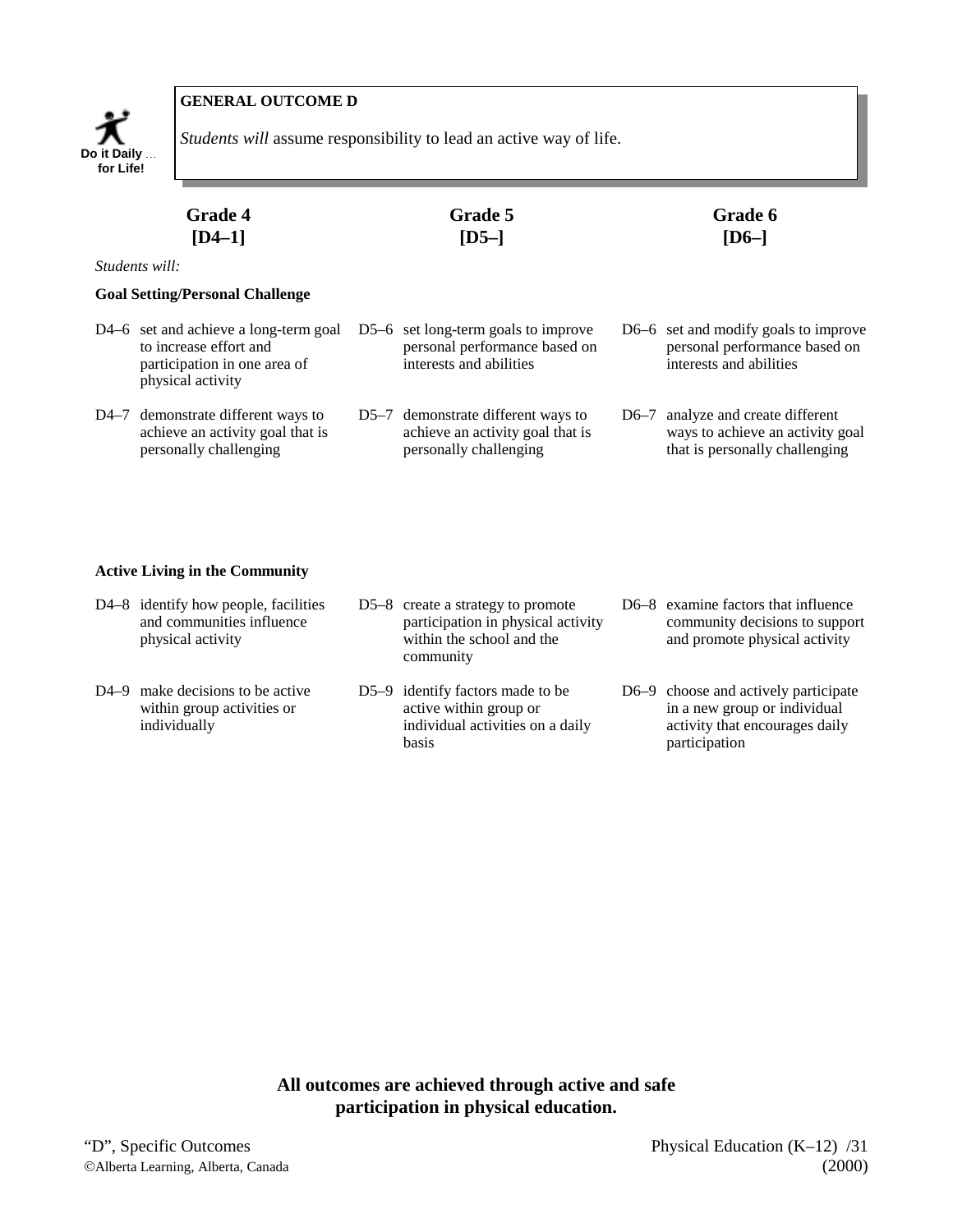

*Students will* assume responsibility to lead an active way of life.

| Grade 7<br>$[D7-]$ |                                                                                                                          | Grade 8<br>$[D8-]$                                                                                                                                                             | Grade 9<br>$[D9-]$                                                                                                                                                             |  |
|--------------------|--------------------------------------------------------------------------------------------------------------------------|--------------------------------------------------------------------------------------------------------------------------------------------------------------------------------|--------------------------------------------------------------------------------------------------------------------------------------------------------------------------------|--|
|                    | Students will:                                                                                                           |                                                                                                                                                                                |                                                                                                                                                                                |  |
|                    | <b>Goal Setting/Personal Challenge</b>                                                                                   |                                                                                                                                                                                |                                                                                                                                                                                |  |
|                    | D7-6 record and analyze personal<br>goals based on interests and<br>abilities                                            | D8–6 monitor, revise and refine<br>personal goals based on<br>interests and abilities                                                                                          | D9–6 determine and articulate<br>challenging personal and team<br>goals based on interests and<br>abilities                                                                    |  |
|                    | D7-7 evaluate different ways to<br>achieve an activity goal, and<br>determine a personal approach<br>that is challenging | D8-7 evaluate different ways to<br>achieve an activity goal, and<br>determine personal and team<br>approaches that are challenging<br>for both the individual and the<br>group | D9-7 evaluate different ways to<br>achieve an activity goal, and<br>determine personal and team<br>approaches that are challenging<br>for both the individual and the<br>group |  |
|                    | <b>Active Living in the Community</b>                                                                                    |                                                                                                                                                                                |                                                                                                                                                                                |  |
|                    | D7-8 identify local community<br>programs that promote<br>physically active lifestyles                                   | D8-8 analyze community programs<br>that promote a physically active<br>lifestyle                                                                                               | D9-8 evaluate community programs<br>that promote physically active<br>lifestyles and how they meet<br>local needs                                                              |  |

- D7–9 identify factors that affect choices of daily physical activity for life, and create personal strategies to overcome D8–9 analyze factors that affect choices of physical activity for life, and create personal strategies to overcome barriers
- D9–9 develop strategies to counteract influences that limit involvement in physical activity

**All outcomes are achieved through active and safe participation in physical education.**

barriers